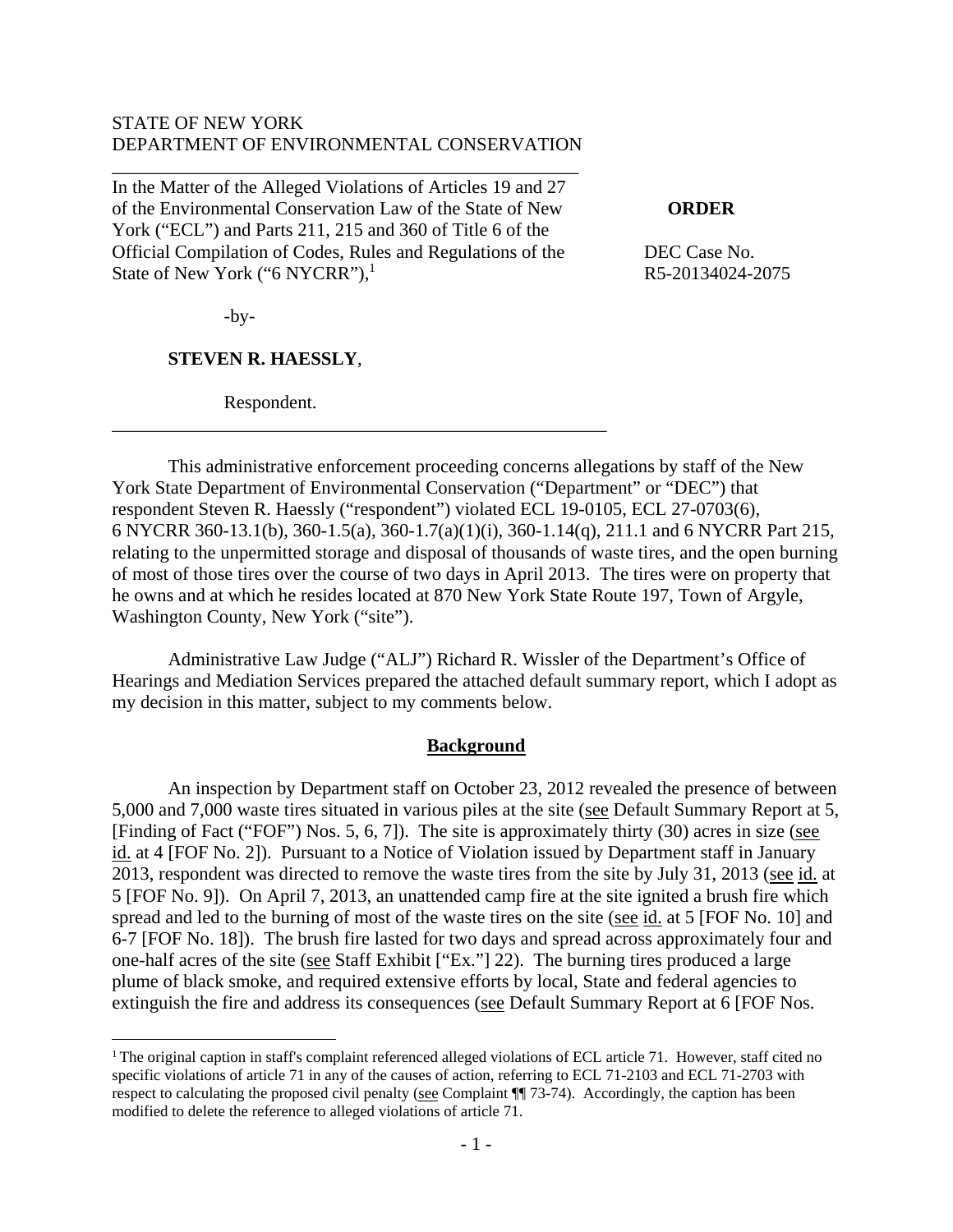#### 12-17]).

During several site visits and inspections conducted following the fire, staff observed areas containing partially and fully burned tires, significant amounts of ash residue and steel belts and rims, as well as over 1,000 unburned tires (see id. at 7-8 [FOF Nos. 19-21, 24-27]). Department staff informed respondent on several occasions that he was required to remove all of the waste tires from the site, clean up the ash residue, rims and other debris, and complete these activities by July 31, 2013 (see id. at 7 [FOF Nos. 21, 24, and 25]).

 On October 7, 2013, Department staff personally served respondent with a notice of hearing and complaint dated October 2, 2013. Respondent failed to answer the complaint within twenty days (see 6 NYCRR 622.4[a]). Staff's papers also provided respondent with notice that a pre-hearing conference would be held on October 29, 2013 at the Department's Region 5 offices. Respondent failed to appear at the pre-hearing conference.

 On August 29, 2014, respondent was personally served with a notice of default hearing stating that, at a calendar call at the Department's Region 5 offices scheduled for October 9, 2014, staff intended to move for a default judgment against respondent due to his failure to answer the complaint and to appear for the pre-hearing conference. At the October 9, 2014 calendar call in the Department's Region 5 offices, this matter was called before ALJ Wissler. Staff was represented by Michelle A. Crew, Esq., Regional Attorney for Region 5. No one appeared on behalf of respondent. Pursuant to 6 NYCRR 622.15, Ms. Crew orally moved for a default judgment against respondent based upon his failure to answer the complaint and to appear for the pre-hearing conference. In support of the motion for default judgment, Ms. Crew also examined five Department witnesses, and submitted 29 exhibits and a proposed order.

#### **Discussion**

#### **A. Liability**

Staff's first cause of action alleges that respondent violated ECL 27-0703(6) and 6 NYCRR 360-13.1(b) by "stockpiling over 1,000 waste tires without a permit" (Ex. 1b,  $\P$  66). Pursuant to ECL 27-0703(6), an owner or operator of a solid waste management facility engaged in the storage of 1,000 or more waste tires must either apply for a permit or cease operations and remove and properly dispose of the waste tires. Similarly, 6 NYCRR 360-13.1(b) states that "[n]o person shall engage in storing 1,000 or more waste tires at a time without first having obtained a permit to do so." The ALJ recommended that I hold respondent in violation of ECL 27-0703(6) and 6 NYCRR 360-13.1(b) (see Default Summary Report at 9, 10). I adopt the ALJ's recommendation with respect to the first cause of action.

Staff's second cause of action alleges that respondent violated 6 NYCRR 360-1.5(a) and 6 NYCRR 360-1.7(a)(1)(i) by "discarding, discharging, and/or disposing of waste tires, ash residue from combusted tires, of steel rims and belts, and of other debris" at an unpermitted facility (Ex. 1b, ¶ 68). I adopt the ALJ's recommendation with respect to the second cause of action (see Default Summary Report at 9, 10), and hold that respondent operated an unpermitted solid waste management facility in violation of 6 NYCRR 360-1.7(a)(1)(i), and disposed of solid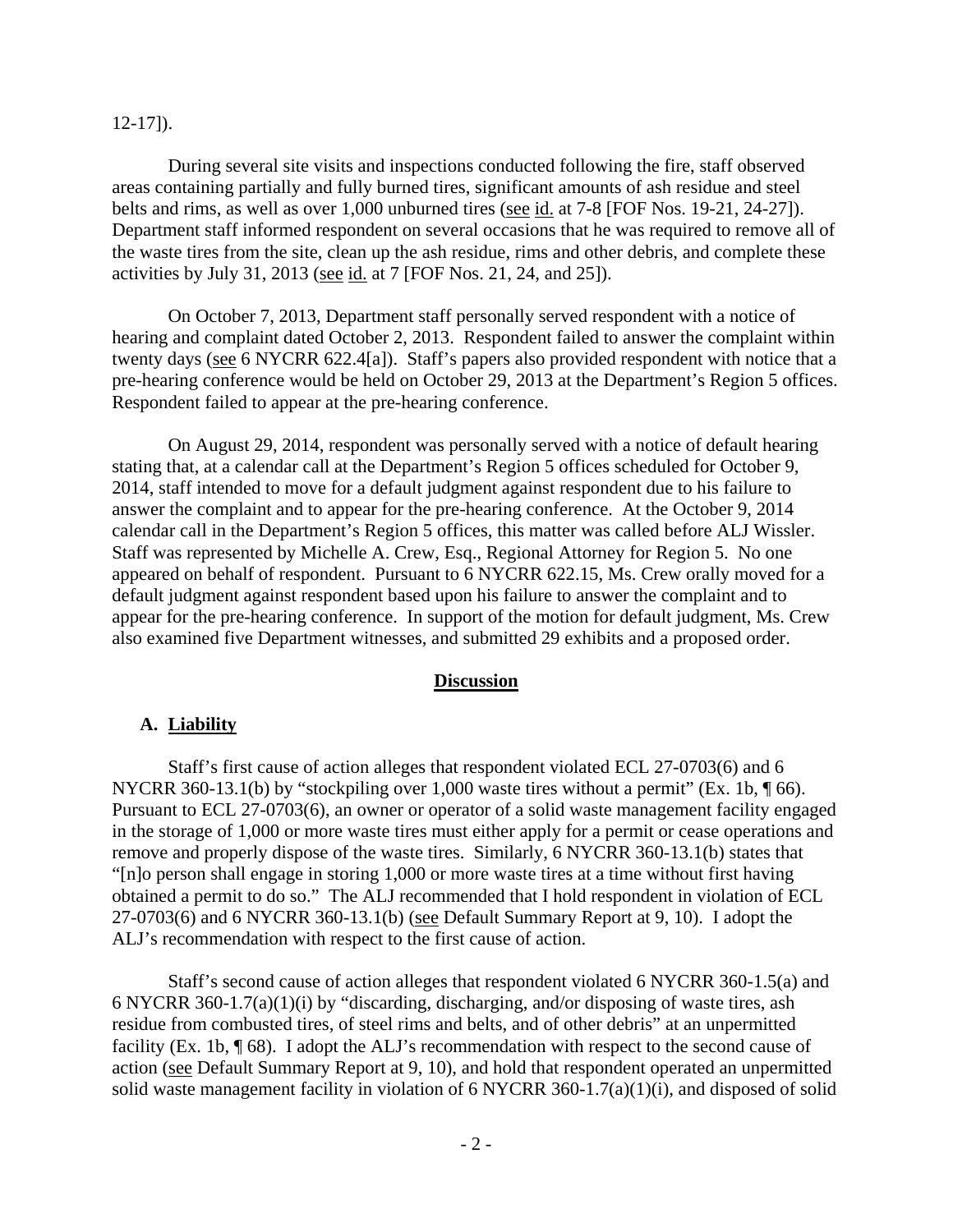waste at a facility not authorized to accept such waste in violation of 6 NYCRR 360-1.5(a).

Staff's third cause of action alleges, in part, that respondent violated ECL 19-0105 (see Ex. 1b, ¶ 70). ECL 19-0105, which is entitled "Declaration of purpose," simply describes the purposes of ECL article 19, and does not contain any specific prohibitions or enforceable requirements. I therefore do not adopt the ALJ's statement that staff made out a prima facie case that respondent violated that statutory provision.

Staff's third cause of action also references violations of 6 NYCRR 215.2 and 211.1 (see Ex. 1b, ¶ 70). Section 215.2 contains a prohibition stating that "no person shall burn, cause, suffer, allow or permit the burning of any materials in an open fire." Section 211.1 states that no person shall "cause or allow emissions of air contaminants to the outdoor atmosphere of such quantity, characteristic or duration which are injurious to human, plant or animal life or to property, or which unreasonably interfere with the comfortable enjoyment of life or property." Staff's fourth cause of action alleges that respondent violated 6 NYCRR 360-1.14(q) by "causing or allowing open burning at a solid waste management facility" (Ex. 1b, ¶ 72). With certain exceptions not applicable to the facts of this case, section 360-1.14(q) prohibits the "open burning at a solid waste management facility."

The tickets that were issued relating to the fire were issued to a Shea M. Ball, who was residing on the site (see Hearing Exs. 23 and 28). The complaint form prepared by the Department's Office of Public Protection references a deposition of Ms. Ball in which she states that she and two friends (Dustin Gilligan and Rob Sexton) "were having a camp fire" on the site (Hearing Ex. 26, at unnumbered page 3). The complaint form states that the fire at the site "was the result of the camp fire not [being] extinguished completely" (see id.). Nothing in the record places respondent at the location of, or indicates that he started or gave permission for, the camp fire that led to the combustion of the waste tires. Staff, in its memorandum of law, contends that Ms. Ball "was apparently a tenant [of respondent's] in some capacity" and that respondent "knew or should have known of the risky conditions and conduct that existed on his property" (Staff Memorandum of Law, at 1, 5). However, the complaint does not allege, and the evidence submitted in support of the default motion, does not sufficiently establish, a landlord/tenant theory of liability for respondent. Moreover, the ALJ did not make any findings that would support respondent's liability under a landlord/tenant theory.

In any event, respondent's liability for the violations set forth in the first and second causes of action, supports Department staff's requested civil penalty as discussed below. Accordingly, I need not reach a determination as to respondent's liability under the third and fourth causes of action.

# **B. Civil Penalty**

Although the complaint requested a civil penalty in the amount of ninety-four thousand three hundred dollars (\$94,300), staff moved at the October 9, 2014 hearing to reduce the total proposed civil penalty, and the ALJ granted staff's motion (see Default Summary Report at 10). Staff now seeks a total civil penalty of seventy-six thousand one hundred dollars (\$76,100), of which fifteen thousand two hundred twenty dollars (\$15,220) would be payable, and sixty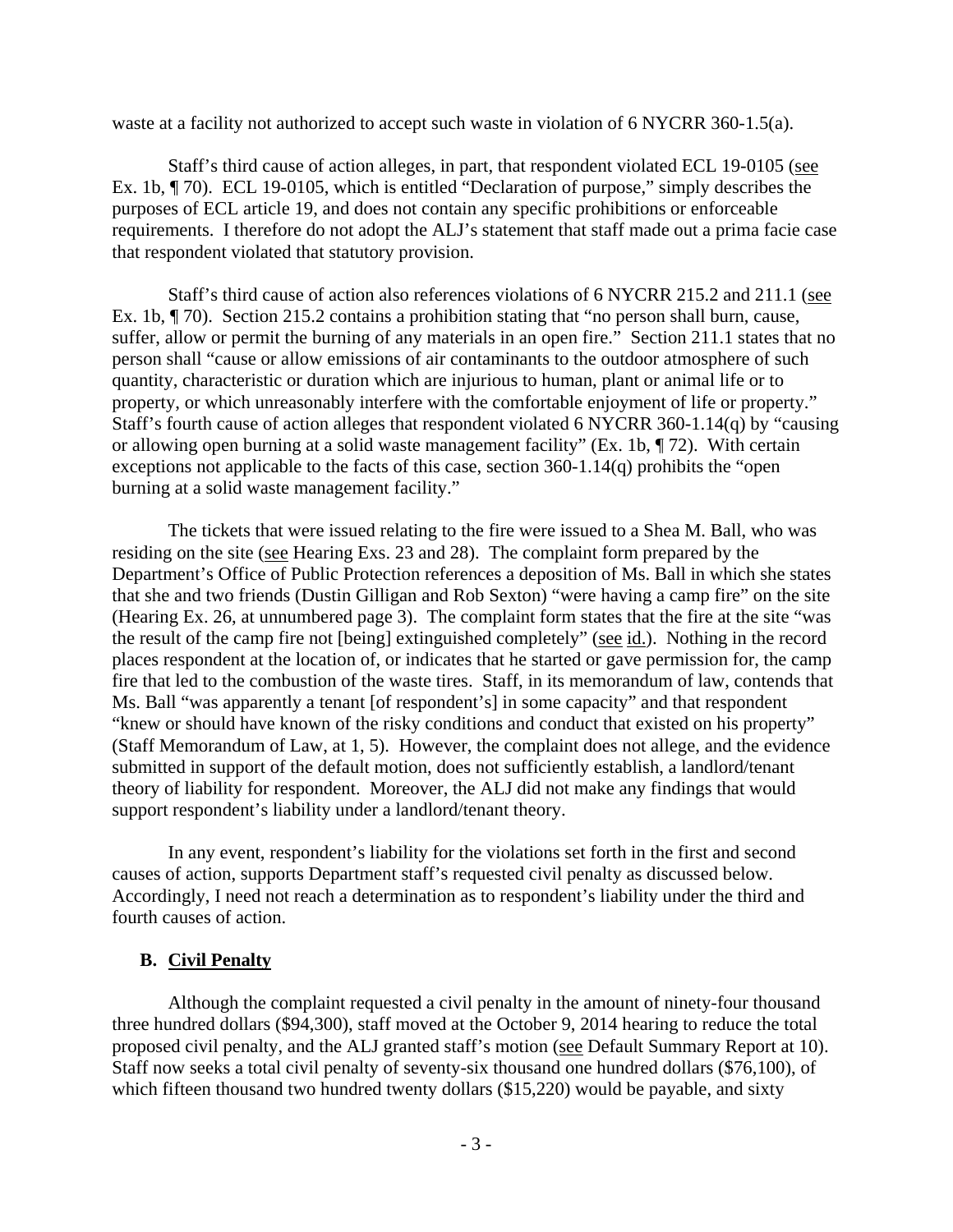thousand eight hundred eighty dollars (\$60,880) would be suspended (see id.; see also Exs. 16 [penalty calculation analysis for solid waste violations] and 29 [penalty calculation analysis for air violations]) contingent upon respondent's compliance with the remedial relief that staff is requesting.

ECL 71-2703(1)(a) provides that "[a]ny person who violates any of the provisions of, or who fails to perform any duty imposed by title 3 or 7 of article 27 of this chapter or any rule or regulation promulgated pursuant thereto . . . shall be liable for a civil penalty not to exceed seven thousand five hundred dollars for such violation and an additional penalty of not more than one thousand five hundred dollars for each day during which such violation continues." This penalty provision applies to the violations cited in the first and second of staff's causes of action for which I find respondent liable.

Based on the duration of the violations of ECL 27-0703(6) and 6 NYCRR 360-13.1(b) with respect to the unpermitted stockpiling of over 1,000 waste tires at the site, and 6 NYCRR 360-1.5(a) and 6 NYCRR 360-1.7(a)(1)(i), with respect to solid waste management facility requirements, staff's penalty request is below the statutory maximum that could be assessed. As noted, Department staff found that the site contained an estimated 5,000 to 7,000 waste tires during an October 23, 2012 inspection. The tires were not removed, notwithstanding a January 24, 2013 notice of violation issued by Department staff to respondent. Further inspections in 2013 and 2014 after the April 7, 2013 fire indicated that tires remained on the site and no cleanup had occurred. From the period of the October 23, 2012 Department staff inspection to the date of staff's complaint (October 2, 2013), the maximum civil penalty for violating the referenced statutory and regulatory provisions in the first and second causes of action would be well into the hundreds of thousands of dollars. Moreover, the circumstance that a significant waste tire fire occurred at the site is a substantial aggravating factor warranting a substantial civil penalty in this matter. Waste tire fires are precisely the harm that the non-compliant waste tire stockpile statute and regulations are designed to prevent.

Department Staff's requested penalty of seventy-six thousand one hundred dollars (\$76,100), of which fifteen thousand two hundred twenty dollars (\$15,220) would be payable, and sixty thousand eight hundred eighty dollars (\$60,880) would be suspended provided that respondent complies with the requested remedial relief, is authorized and appropriate given the serious nature of respondent's solid waste violations and the evidence and testimony submitted. Respondent is hereby directed to pay the non-suspended portion (that is, fifteen thousand two hundred twenty dollars [\$15,220]) within thirty (30) days of the service of this order upon respondent. In the event that respondent fails to comply with the remedial relief set forth in this order, the documentation of the authorized disposal of the waste tires and other solid waste material, or the payment of the non-suspended portion of the civil penalty, respondent shall be immediately responsible for the payment of the suspended portion of the civil penalty.

Staff has also requested that, if respondent fails to comply with the requirements of this order with respect to removal and proper disposal of the waste tires and other solid waste at the site, respondent will be subject to an additional civil penalty of one dollar (\$1.00) for every ten (10) pounds of tires or other solid waste removed from the site by staff or its agent. Even with the imposition of this further civil penalty assessment of one dollar (\$1.00) for every ten (10)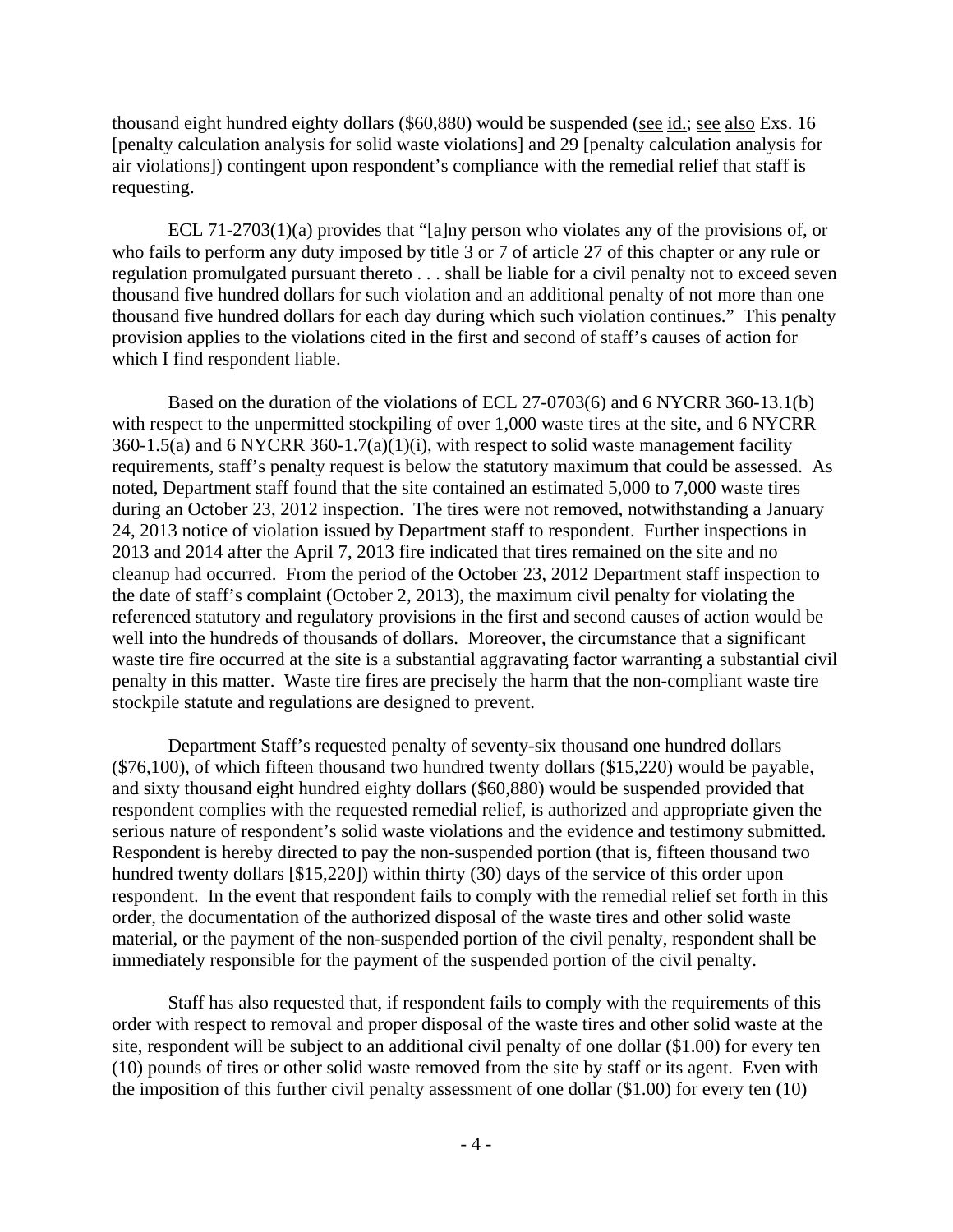pounds of tires or other solid waste removed from the site by staff or its agent, in addition to the seventy-six thousand one hundred dollar (\$76,100) civil penalty assessed, the total penalty assessment would be below the statutory maximum.

# **C. Remedial Relief**

 $\overline{a}$ 

I also adopt the ALJ's recommendations with respect to the remedial relief, as modified herein. Within ninety (90) days of service of this order upon respondent, he shall retain the services of an authorized waste tire transporter, and remove all of the waste tires remaining on the site. The tires shall be taken to an authorized solid waste management facility.<sup>2</sup> Within ninety (90) days of service of this order upon respondent, he shall complete the removal of all ash residue from the combustion of the tires on the site, all rims, belts and any and all other solid waste remaining on the site, to an authorized solid waste management facility.<sup>3</sup> In each case, respondent shall notify Department staff of the identity of the transporter(s) to be used at least two (2) business days prior to the removal of the waste from the site.

Within five (5) business days of the removal of the waste tires and the other solid waste from the site, respondent shall submit receipts and other documentation to Department staff documenting both the transport of such tires and other solid waste, and the acceptance of the tires and the other solid waste at authorized facilities.

**NOW, THEREFORE**, having considered this matter and being duly advised, it is **ORDERED** that:

- I. Pursuant to 6 NYCRR 622.15, Department staff's motion for a default judgment on the complaint is hereby granted. Respondent Steven R. Haessly is adjudged to be in default and has waived his right to a hearing in this proceeding.
- II. Moreover, based upon record evidence, respondent Steven R. Haessly is adjudged to have violated:
	- A. ECL 27-0703(6) and 6 NYCRR 360-13.1(b) by stockpiling over 1,000 waste tires at a parcel of real property that he owns and at which he resides located at 870 New York State Route 197, Town of Argyle, Washington County, New York ("site"), without a permit issued by the Department; and
	- B. 6 NYCRR 360-1.5(a) and 6 NYCRR 360-1.7(a)(1)(i) by discarding, discharging, and/or disposing of waste tires, ash residue from

<sup>&</sup>lt;sup>2</sup> Staff requested, and the ALJ recommended, that respondent be directed to dispose of such tires at an "authorized" recycling facility" (Ex. 1b, WHEREFORE Clause, ¶ C.i.). Respondent may dispose of such tires at any solid waste management facility that is authorized to accept the tires.

<sup>&</sup>lt;sup>3</sup> Staff requested, and the ALJ recommended, that respondent be directed to dispose of this solid waste at an "authorized recycling facility" (Ex. 1b, WHEREFORE Clause, ¶ C.iii.). Respondent may dispose of such solid waste at any solid waste management facility that is authorized to accept the waste.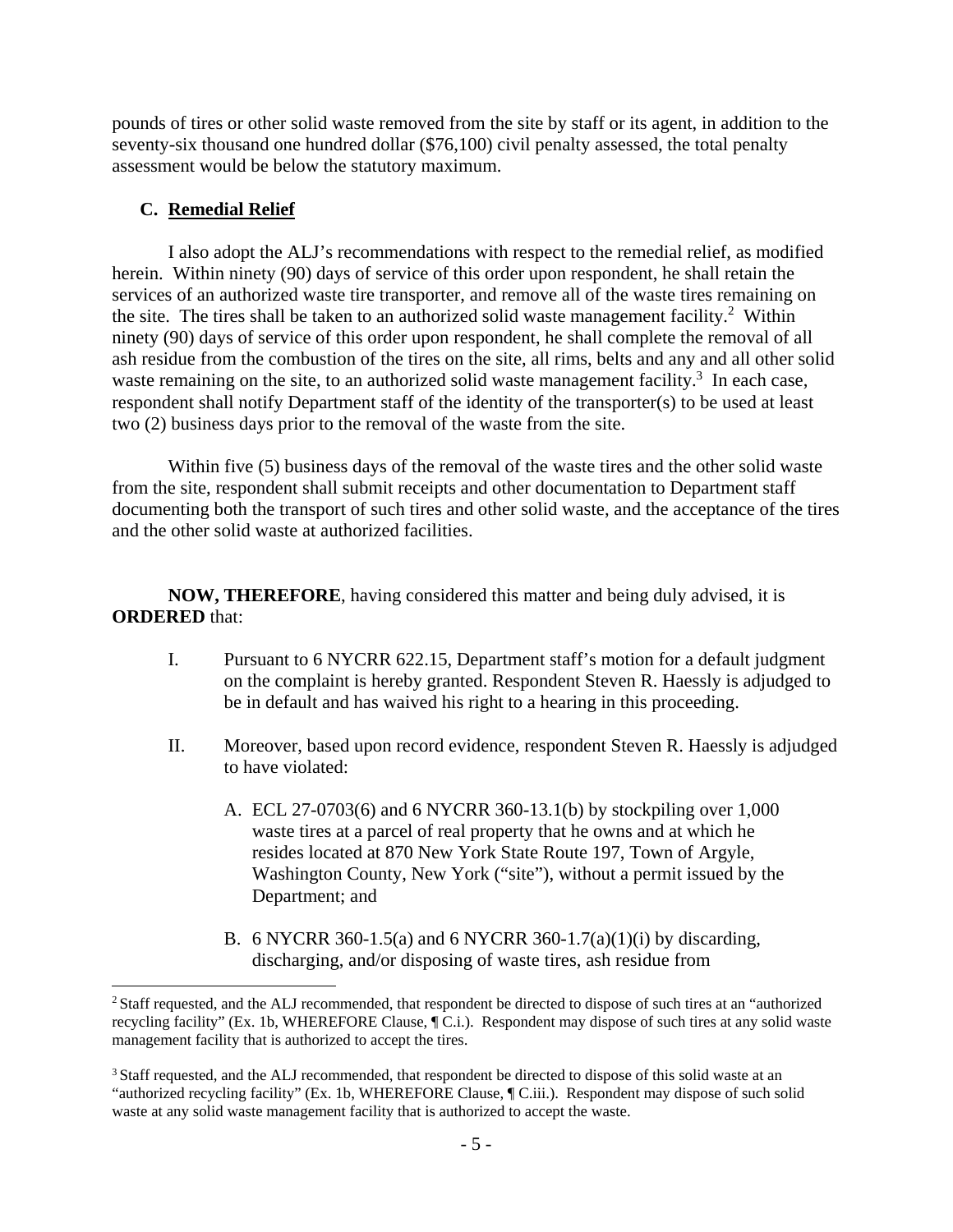combusted tires, steel rims and belts, and other debris at the site.

- III. Within ninety (90) days of the service of this order upon him, respondent Steven R. Haessly shall complete the removal of all waste tires remaining on the site to an authorized solid waste management facility. Respondent shall notify Department staff of the identity of the transporter(s) to be used at least two  $(2)$ business days prior to the removal of the waste tires from the site.
- IV. Within five (5) business days of the date of removal of the waste tires from the site, respondent Steven R. Haessly shall submit to Department staff receipts and other documentation with respect to the transport of the waste tires, and their acceptance by an authorized solid waste management facility.
- V. Within ninety (90) days of the service of this order upon him, respondent Steven R. Haessly shall complete the removal of all ash residue from the combustion of the tires on the site, all rims, belts and any and all other solid waste remaining on the site, to an authorized solid waste management facility. Respondent shall notify Department staff of the identity of the transporter(s) to be used at least two (2) business days prior to the removal of the waste from the site.
- VI. Within five (5) business days of the date of removal of all ash residue from the combustion of the tires on the site, all rims, belts and any and all other solid waste from the site, respondent Steven R. Haessly shall submit to Department staff receipts and other documentation with respect to the transport of the ash residue, rims, belts and any and all other solid waste, and the acceptance of these materials by an authorized solid waste management facility.
- VII. Respondent Steven R. Haessly is hereby assessed a civil penalty in the amount of seventy-six thousand one hundred dollars (\$76,100), of which sixty thousand eight hundred eighty dollars (\$60,880) is suspended contingent upon respondent's compliance with the terms and conditions of this order. The non-suspended portion of the penalty, fifteen thousand two hundred twenty dollars (\$15,220), is due and payable within thirty (30) days of the service of this order upon respondent. Payment of the civil penalty shall be made in the form of a cashier's check, certified check, or money order payable to the order of the "New York State Department of Environmental Conservation" and mailed or hand-delivered to:

New York State Department of Environmental Conservation Office of the General Counsel – Region 5 1115 NYS Route 86 P.O. Box 296 Ray Brook, New York 12977 Attn: Michelle A. Crew, Esq., Regional Attorney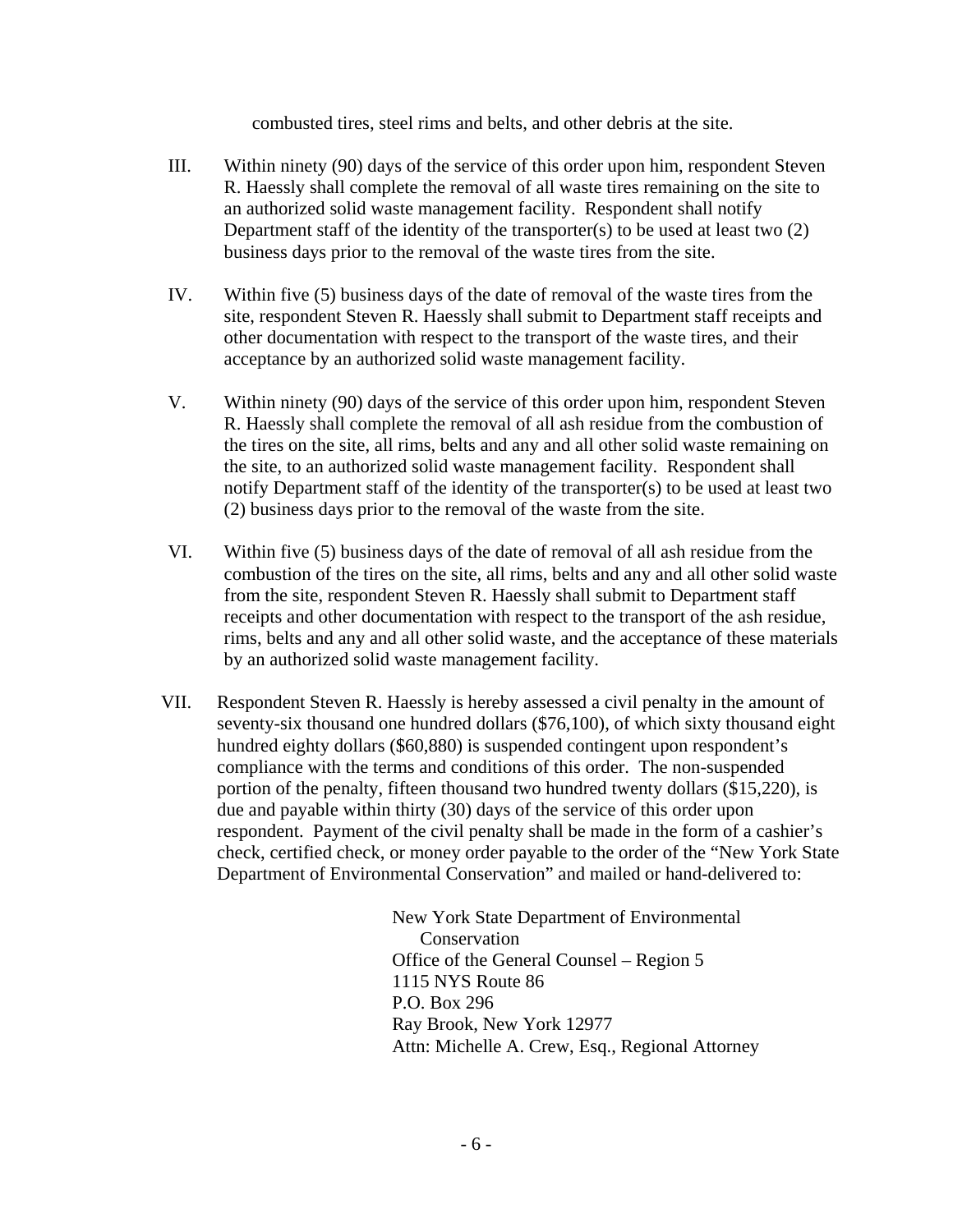Should respondent Steven R. Haessly fail to comply to Department staff's satisfaction with the provisions of Paragraphs III, IV, V, or VI of this order, or fail to pay the non-suspended portion of the civil penalty as set forth in Paragraph VII of this order, the suspended portion of the civil penalty shall become immediately due and payable and shall be submitted in the same form and to the same address as the non-suspended portion of the penalty.

- VIII. In the event that respondent Steven R. Haessly fails to comply with the remedial relief set forth in Paragraphs III and V of this order, respondent shall be assessed an additional civil penalty of one dollar (\$1.00) for every ten (10) pounds of tires or other solid waste that Department staff removes from the site. Following receipt of an invoice from Department staff or staff's agent, respondent shall submit payment of this additional civil penalty in the same form and to the same address set forth in Paragraph VII.
- IX. All communications from respondent to the Department concerning this order shall be directed to Michelle A. Crew, Esq., at the address referenced in paragraph VII of this order.
- X. The provisions, terms and conditions of this order shall bind respondent Steven R. Haessly and his agents, successors, and assigns, in any and all capacities.

New York State Department of Environmental Conservation

 $\mathbf{By:} \qquad \qquad \frac{1}{\mathbf{S}}$ 

 Basil Seggos Commissioner

Dated: August 23, 2017 Albany, New York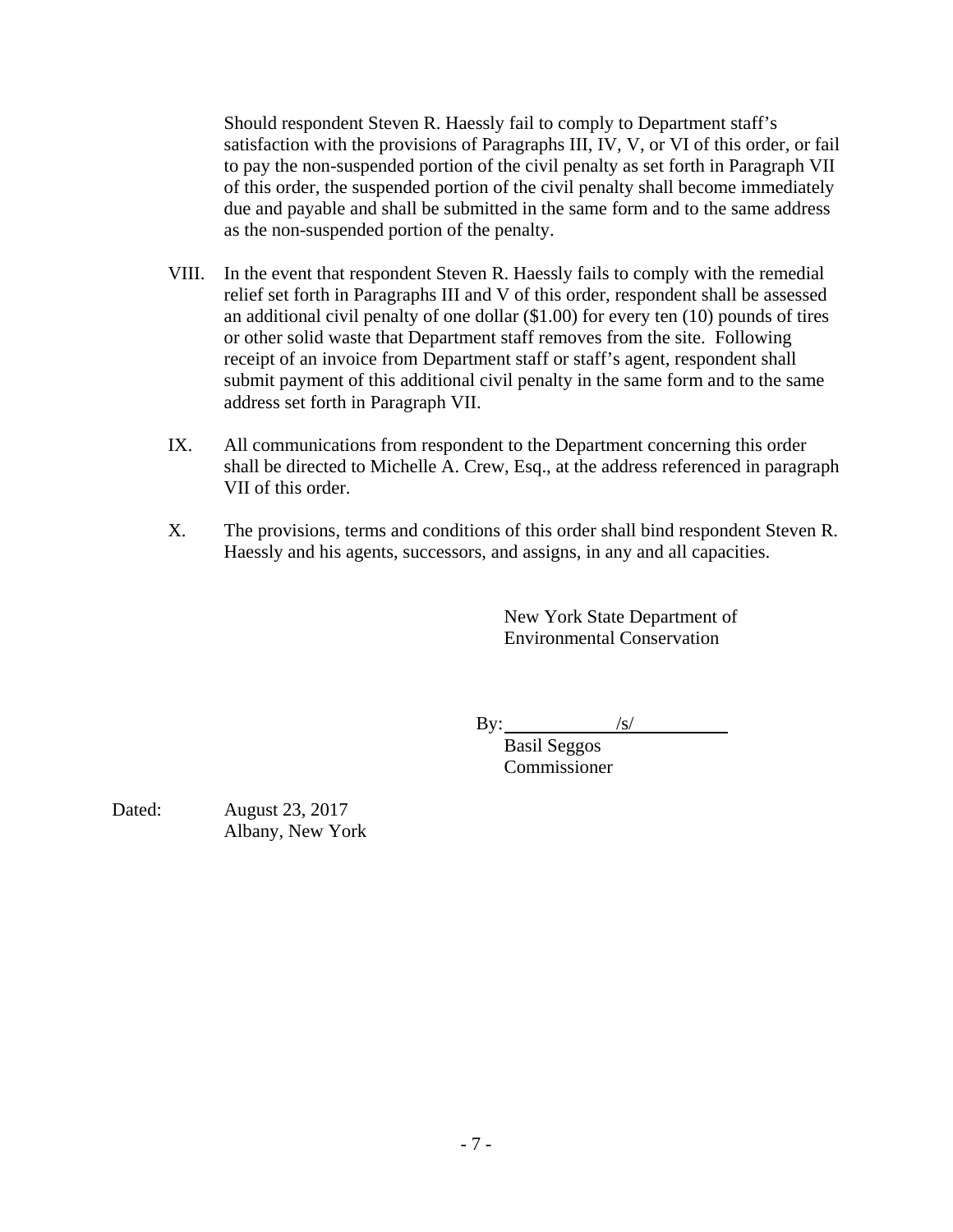## STATE OF NEW YORK DEPARTMENT OF ENVIRONMENTAL CONSERVATION

\_\_\_\_\_\_\_\_\_\_\_\_\_\_\_\_\_\_\_\_\_\_\_\_\_\_\_\_\_\_\_\_\_\_\_\_\_\_\_\_\_\_\_\_\_\_\_\_\_\_

In the Matter of the Alleged Violations of Articles 19 and 27 of the Environmental Conservation Law of the State of New DEFAULT SUMMARY York ("ECL") and Parts 211, 215 and 360 of Title 6 of the REPORT Official Compilation of Codes, Rules and Regulations of the State of New York ("6 NYCRR"), DEC No. R5-20130424-2075

\_\_\_\_\_\_\_\_\_\_\_\_\_\_\_\_\_\_\_\_\_\_\_\_\_\_\_\_\_\_\_\_\_\_\_\_\_\_\_\_\_\_\_\_\_\_\_\_\_\_\_\_\_

 $-by-$ 

**STEVEN R. HAESSLY**,

Respondent.

# Procedural History and Background

On October 7, 2013, staff of the New York State Department of Environmental Conservation ("Department" or "DEC") personally served respondent Steven R. Haessly with a notice of hearing and complaint dated October 2, 2013, containing four causes of action alleging various violations of ECL articles 19 and 27 and 6 NYCRR parts 211, 215 and 360 that occurred at real property he owns located at 870 New York State Route 197, Town of Argyle, Washington County, New York ("site"). The site encompasses approximately 30 acres and is improved by a residence occupied by respondent and, at the time of the incidents alleged in the complaint, by one Shea M. Ball, an adult female. The site contains an area utilized for camping which has been the location of recreational campfires and bonfires. A tributary to Dead Creek, a Class C water body, runs through the northern half of the property.

An inspection by Department staff in October 2012 revealed the presence of between 5,000 and 7,000 waste tires situated in various piles at the site. Pursuant to a Notice of Violation issued by the Department in January 2013, respondent was directed to remove the waste tires from the site by July 31, 2013. On April 7, 2013, a brush fire occurred at the site caused by a campfire at the site which had been left unattended. The brush fire lasted for two days and spread across approximately four and one-half acres of the site. The fire burned the majority of the waste tires at the site. The burning tires produced a large plume of toxic black smoke, impacted local roads and residents, and required the combined efforts of local, state and federal agencies to extinguish the fire and address its aftermath.

Based upon the foregoing events, the complaint articulates four causes of action alleging the following statutory and regulatory violations against respondent:

a. As to the first cause of action, violations of ECL 27-0703(6) and 6 NYCRR 360- 13.1(b) "in stockpiling over 1,000 waste tires without a permit" issued by the Department;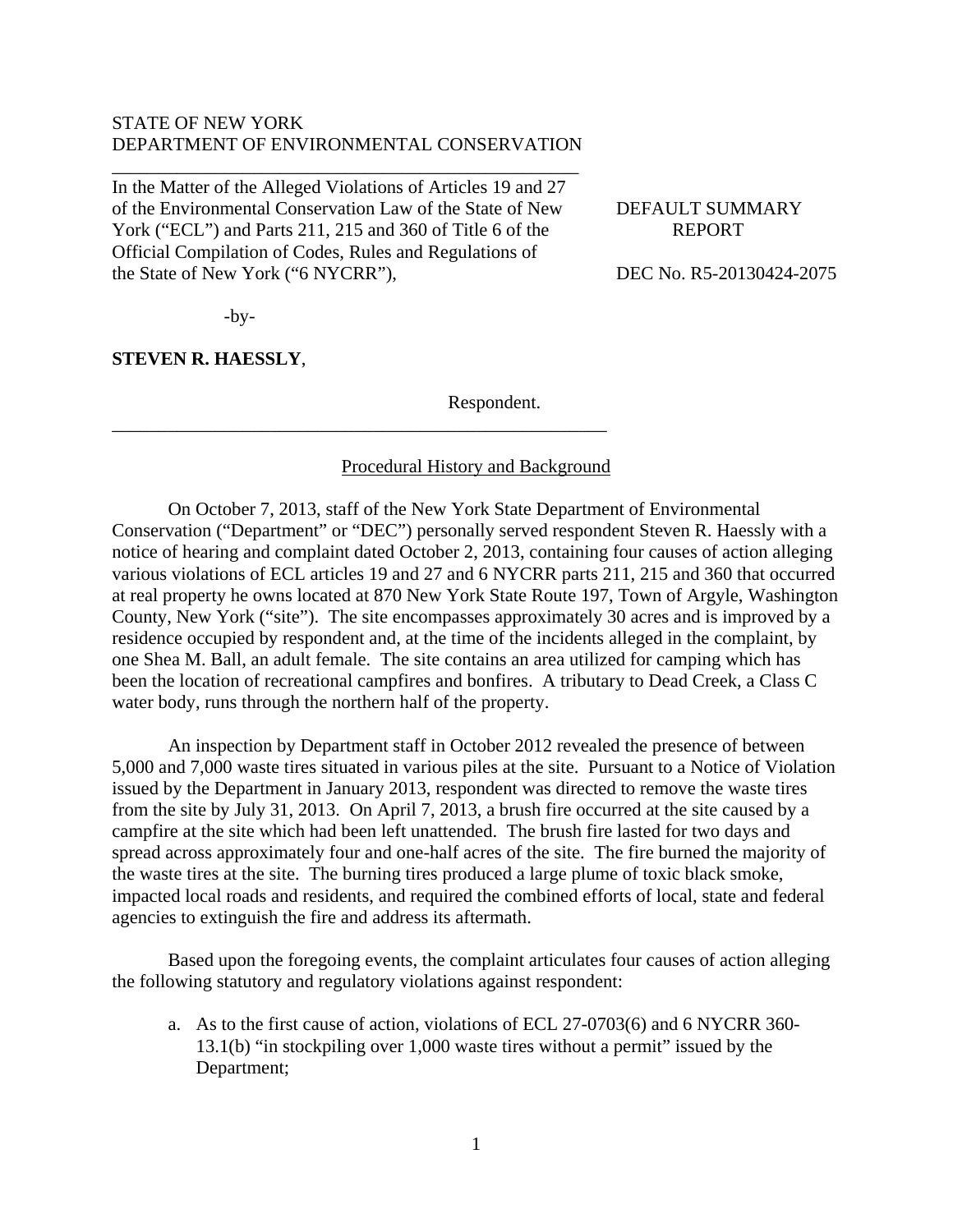- b. As to the second cause of action, violations of 6 NYCRR 360-1.5(a) and 6 NYCRR 360-1.7(a)(1)(i) "in discarding, discharging, and/or disposing of waste tires, ash residue from combusted tires, of steel rims and belts, and of other debris in connection with the noncompliant stockpiling of waste tires;"
- c. As to the third cause of action, violations of ECL 19-0105, 6 NYCRR part 215 and 6 NYCRR 211.1 "in causing or allowing an unattended fire that resulted in the combustion of waste tires on the property;" and
- d. As to the fourth cause of action, a violation of 6 NYCRR 360-1.14(q) "in causing or allowing open burning at a solid waste management facility."

The complaint seeks an order of the Commissioner:

- (1) Imposing a civil penalty in the amount of  $$94,300.00;$ <sup>1</sup>
- (2) Imposing an additional civil penalty of one dollar (\$1.00) for every ten (10) pounds of tires or other solid waste removed from the site by Department staff in the event that respondent fails to comply with the injunctive relief hereinafter requested;
- (3) Ordering the following injunctive relief:

 $\overline{a}$ 

- (a) Within ninety (90) days of service on respondent of the Commissioner's Order, Respondent shall complete the removal of all waste tires remaining on the property to an authorized recycling facility. Respondent shall retain the services of an authorized waste tire transporter and shall notify Department staff of the identity of said transporter at least two (2) business days prior to the removal of the waste tires from the property;
- (b) Within five (5) business days of the date of removal, respondent shall submit receipts to Department staff documenting both the transport of said waste tires, and their acceptance by an authorized recycling facility;
- (c) Within ninety (90) days of service on respondent of the Commissioner's Order, respondent shall complete the removal of all ash residue from the combustion of the tires on the property, all rims, belts and any and all other solid waste remaining on the property, to an authorized recycling facility. Respondent shall retain the services of an authorized waste tire transporter and shall notify Department staff of the identity of the transporter at least two (2) business days prior to the removal of the solid waste from the property;
- (d) Within five (5) business days of the date of removal, respondent shall submit receipts to Department staff documenting both the transport of said solid waste, and the acceptance of said waste by an authorized recycling facility; and

 $<sup>1</sup>$  As will be discussed herein, at the default hearing on October 9, 2014, Department staff moved to reduce this</sup> amount to \$76,100.00. This motion was granted by the ALJ.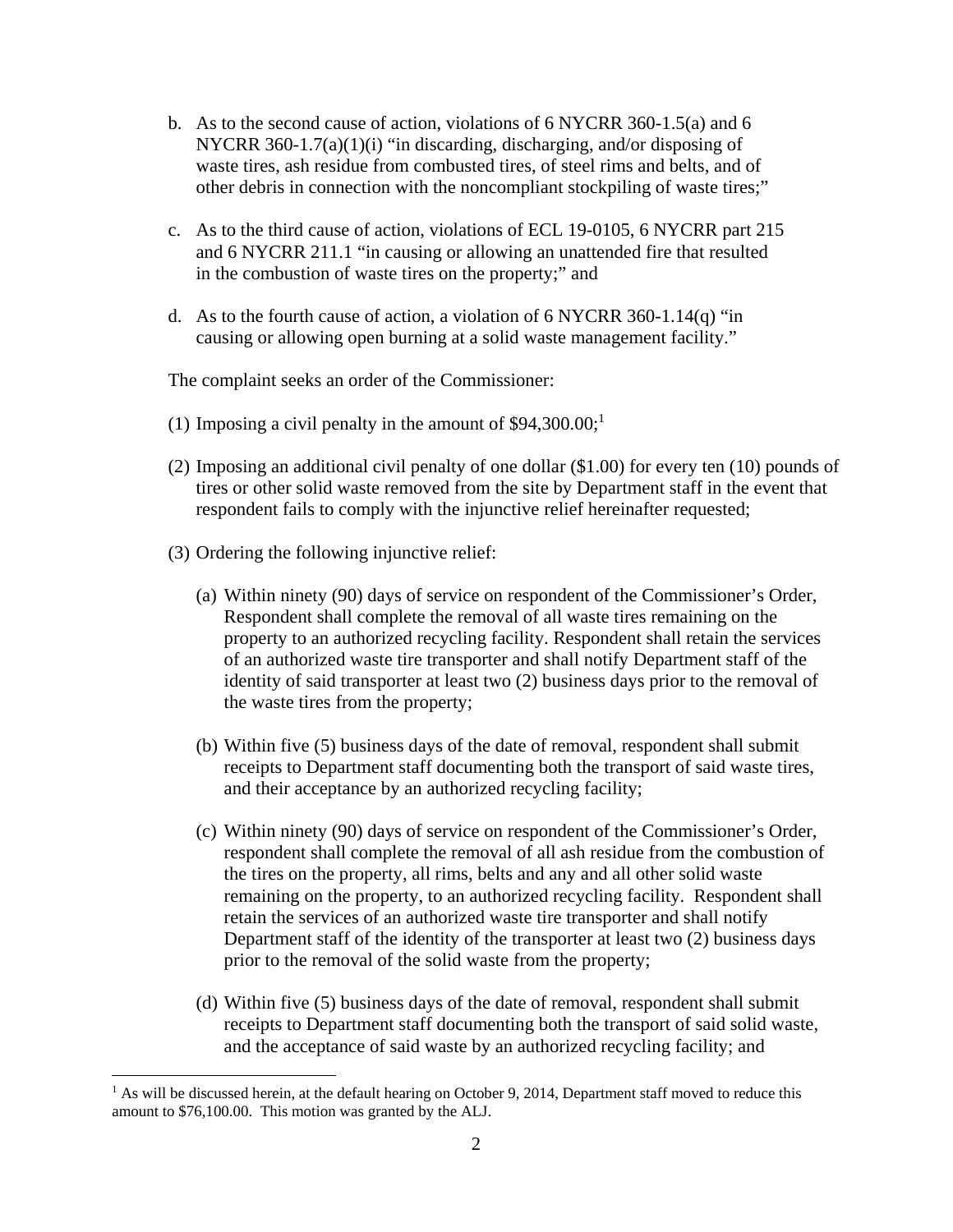(4) Granting such other and further relief as may be deemed just and proper.

The notice of hearing annexed to and served with the complaint on October 7, 2013, indicated that an answer to the complaint was due within twenty days of service of the complaint and, moreover, that a pre-hearing conference in the matter was scheduled for 11:00 AM, October 29, 2013, at the Department's Region 5 office in Warrensburg. Respondent failed to answer the complaint and failed to appear for the scheduled pre-hearing conference.

On August 29, 2014, respondent was personally served with a notice of default hearing dated August 29, 2014, stating that on October 9, 2014, at 10:00 AM, at the Department's Region 5 office in Warrensburg, the matter would be called before the undersigned Administrative Law Judge ("ALJ") of the Department's Office of Hearings and Mediation Services ("OHMS"). This notice stated that on October 9, 2014, the Department intended to move for a default judgment against respondent due to his failure to answer the complaint served upon him on October 7, 2013, and his failure to appear for the pre-hearing conference scheduled in the notice of hearing annexed to the complaint. Annexed to the notice of default hearing were two exhibits designated "Exhibit 1" and "Exhibit 2." Exhibit 1 was a copy of the notice of hearing and complaint served on respondent on October 7, 2013. Exhibit 2 was Department staff's proposed Commissioner's order (see 6 NYCRR 622.15[b][3]).

Respondent was advised that he could appear personally or by a representative on October 9, 2014, to present argument in opposition to the motion for default judgment. Respondent was further advised that his failure to appear would constitute a default and a waiver of his right to be heard, and could result in a Commissioner's order being issued against him. The notice further stated that upon making the motion for default judgment, Department staff would be seeking an order of the Commissioner imposing a civil penalty of \$94,300.00 for the violations alleged in the complaint; ordering respondent to pay an additional one dollar for every ten pounds of tires or other solid waste the Department may remove from the site; and ordering that respondent remove solid waste and debris from the site. Respondent did not file a response to the notice.

On October 9, 2014, and pursuant to the notice of August 29, 2014, a calendar call was convened before the undersigned ALJ at the Department's Region 5 office, 232 Golf Course Road, Warrensburg, New York 12885. At that time, respondent's matter was called. Department staff was represented by Michelle A. Crew, Esq., Regional Attorney for Region 5. Respondent did not appear nor did anyone on his behalf.

Pursuant to 6 NYCRR 622.15, Ms. Crew, on behalf of Department staff, orally moved for a default judgment against respondent based upon his failure to answer the complaint dated October 2, 2013, and his failure to appear for the pre-hearing conference scheduled for October 29, 2013, as indicated in the notice of hearing annexed to and served with the complaint. In support of its motion for default, Department staff submitted twenty-nine (29) exhibits, all of which were received into the record. A summary of the exhibits is attached hereto. To introduce the foregoing exhibits and provide further support for its motion for default, Department staff also called five staff witnesses: Kevin Wood, P.E., Environmental Engineer 2, Division of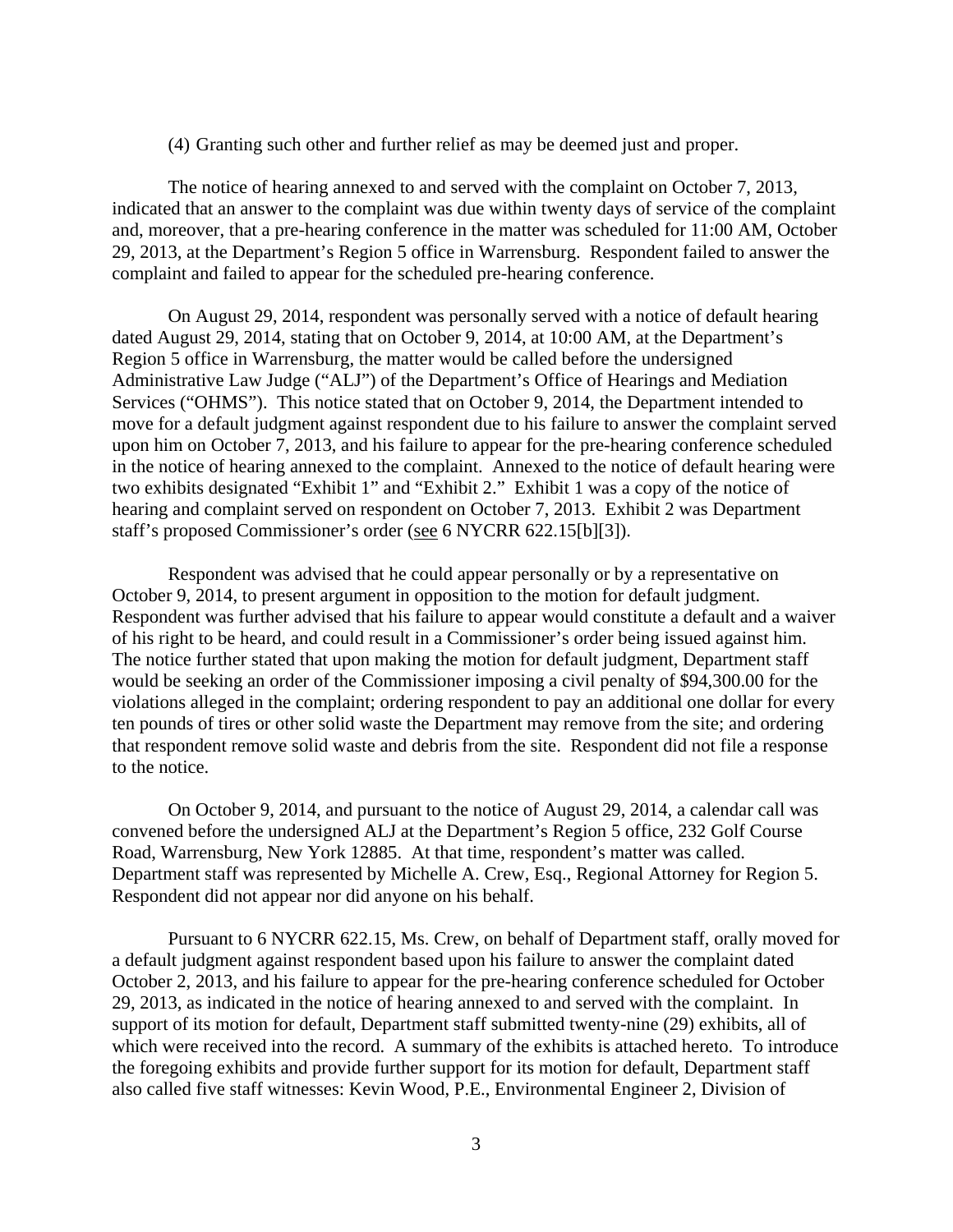Materials Management, Region 5; Andrew Frank, Environmental Engineer 1, Spill Response Unit, Region 5; Forest Ranger Michael J. Bodner, Division of Forest Protection and Fire Management, Region 5; Lieutenant Kenneth Bruno, Bureau of Environmental Crimes Investigation, Region 5; and James Coutant, P.E., Regional Air Pollution Control Engineer, Region 5.

## Default Provisions

In accordance with 6 NYCRR  $622.4(a)$ , a respondent upon whom a complaint has been served must file an answer to the complaint within twenty days of the date of such service. A failure to timely file an answer to the complaint constitutes a default in the action. A failure to timely respond to the motion constitutes a default. As applicable herein, the Department's default procedures in an enforcement action, found at 6 NYCRR 622.15, provide:

"(a) A respondent's failure to file a timely answer … constitutes a default and a waiver of respondent's right to a hearing. If [this] occurs the department staff may make a motion to the ALJ for a default judgment.

"(b) The motion for a default judgment may be made orally on the record … and must contain:

- (1) proof of service upon the respondent of the notice of hearing and complaint … ;
- (2) proof of the respondent's failure to appear or failure to file a timely answer; and
- (3) a proposed order."

 As the Commissioner stated in Matter of Alvin Hunt, d/b/a Our Cleaners (Decision and Order dated July 25, 2006, at 3), "[t]he consequences of a default is that the respondent waives the right to a hearing and is deemed to have admitted the factual allegations of the complaint or other accusatory instrument on the issue of liability for the violations charged." Moreover, the Commissioner has stated, "a defaulting respondent is deemed to have admitted the factual allegations of the complaint and all reasonable inferences that flow from them." (id. at 6.) Accordingly, the following findings of fact are based upon the exhibits submitted into the record, as identified above.

### Findings of Fact and Conclusions of Law

1. Respondent Steven R. Haessly ("respondent") is the owner of a rural parcel of land located at 870 New York State Route 197, Town of Argyle, Washington County, New York 12809 ("site"). (Department Staff Exhibit 1(b), Complaint, paragraphs 1 and 2; Department Staff Exhibits 7 and 9.)

2. The site comprises approximately 30 acres and is improved by a residence. Located in the southwest corner of the site is an area utilized for camping and campfires and recreational bonfires. (Department Staff Exhibits 8(d) and 9; Testimony of Bodner; Testimony of Bruno.)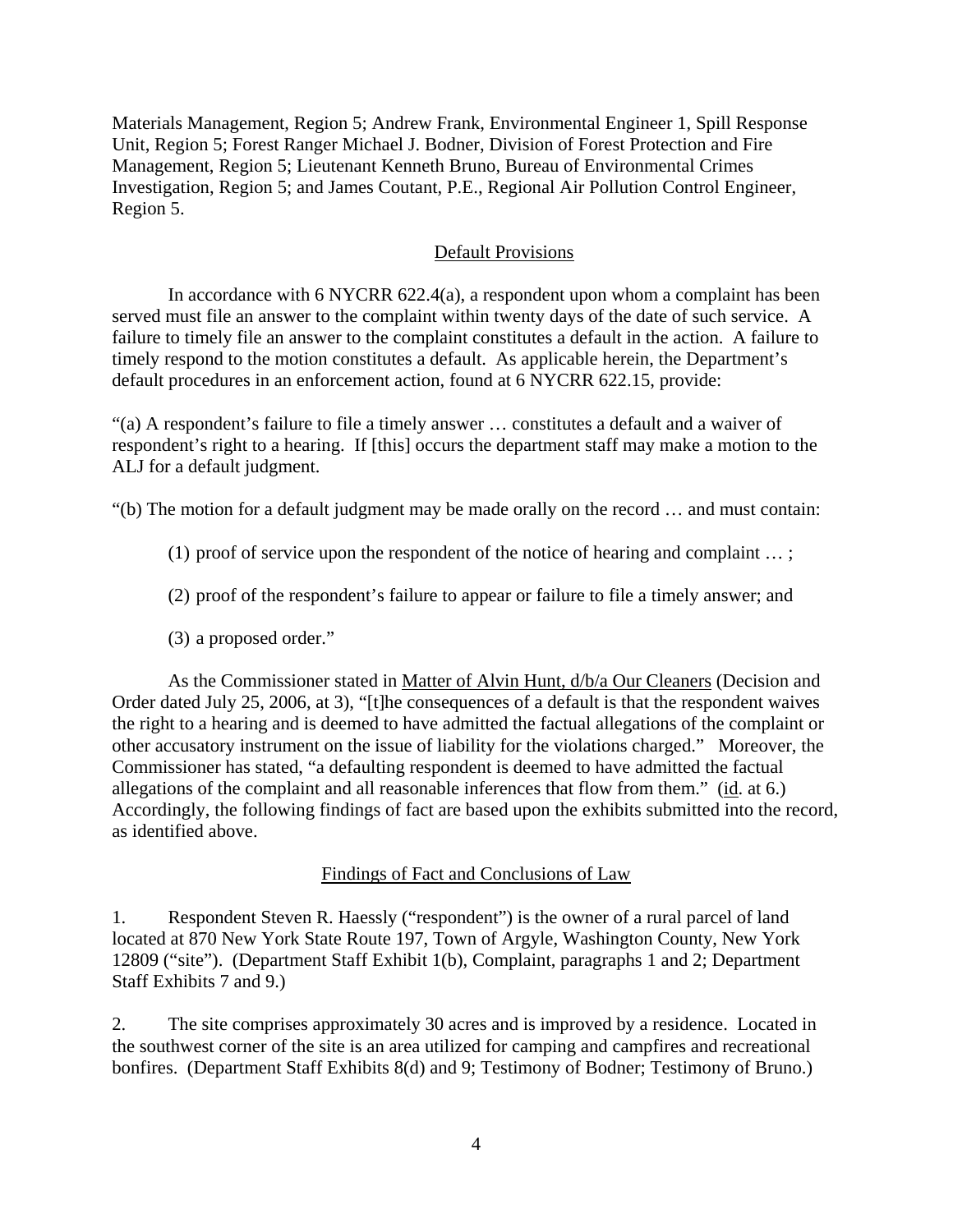3. A tributary to Dead Creek, a Class C water body, runs through the northern half of the site. (Department Staff Exhibit 1(b), Complaint, paragraph 4; Department Staff Exhibit 20; Testimony of Frank.)

4. At all times relevant to the instant proceeding, respondent resided in the residence located at the site. Also residing in respondent's residence at the site, at all times relevant to the instant proceeding, was one Shea M. Ball. (Department Staff Exhibit 1b, Complaint, paragraphs 2 and 18; Department Staff Exhibits 23, 25, 26, 27 and 28; Testimony of Bodner; Testimony of Bruno.)

5. On October 23, 2012, Department staff responded to a complaint of illegal waste tire disposal on the site. (Department Staff Exhibit 1b, Complaint, paragraph 7; Department Staff Exhibit 9; Testimony of Wood.)

6. During their inspection on October 23, 2012, Department staff observed several piles of waste tires strewn throughout the property, including a large pile of waste tires that had been dumped over a bank on or near the southwest corner of the property. Department staff also observed other debris and solid waste at the site, particularly waste inner tubes. (Department Staff Exhibits 8(a)-(o) and 9; Testimony of Wood.)

7. At the time of the inspection, Department staff estimated that there were between 5,000 and 7,000 waste tires at the site. (Department Staff Exhibits 8(a)-(o) and 9; Testimony of Wood.)

8. The waste tire piles were located in close proximity to the area of the site utilized for camping and campfires and recreational bonfires. (Department Staff Exhibit 8(d); Testimony of Bodner; Testimony of Bruno.)

9. On January 24, 2013, Department staff sent a Notice of Violation ("NOV") to respondent advising him that the inspection on October 23, 2012, revealed the presence of between 5,000 and 7,000 unpermitted waste tires at the site. The NOV further advised respondent that such storage of waste tires without a permit was a violation of the Department's regulations, specifically, 6 NYCRR 360-13.1(b). To avoid further enforcement action by the Department, respondent was requested to remove and properly dispose of all the waste tires on the site on or before July 31, 2013. The NOV was sent to respondent by certified mail, return receipt requested. A United States Postal Service ("USPS") domestic return receipt indicates that the NOV was received at respondent's residence at the site on February 8, 2013. (Department Staff Exhibit  $10(a)-(c)$ ; Testimony of Wood.)

10. On April 7, 2013, an unattended campfire at the area of the site utilized for camping and campfires and recreational bonfires ignited a brush fire which, in turn, due to the windy conditions that day, spread and ignited most of the piles of waste tires at the site. (Department Staff Exhibits 8(d), 17, 18, 20, and 21; Testimony of Bodner; Testimony of Frank; Testimony of Bruno.)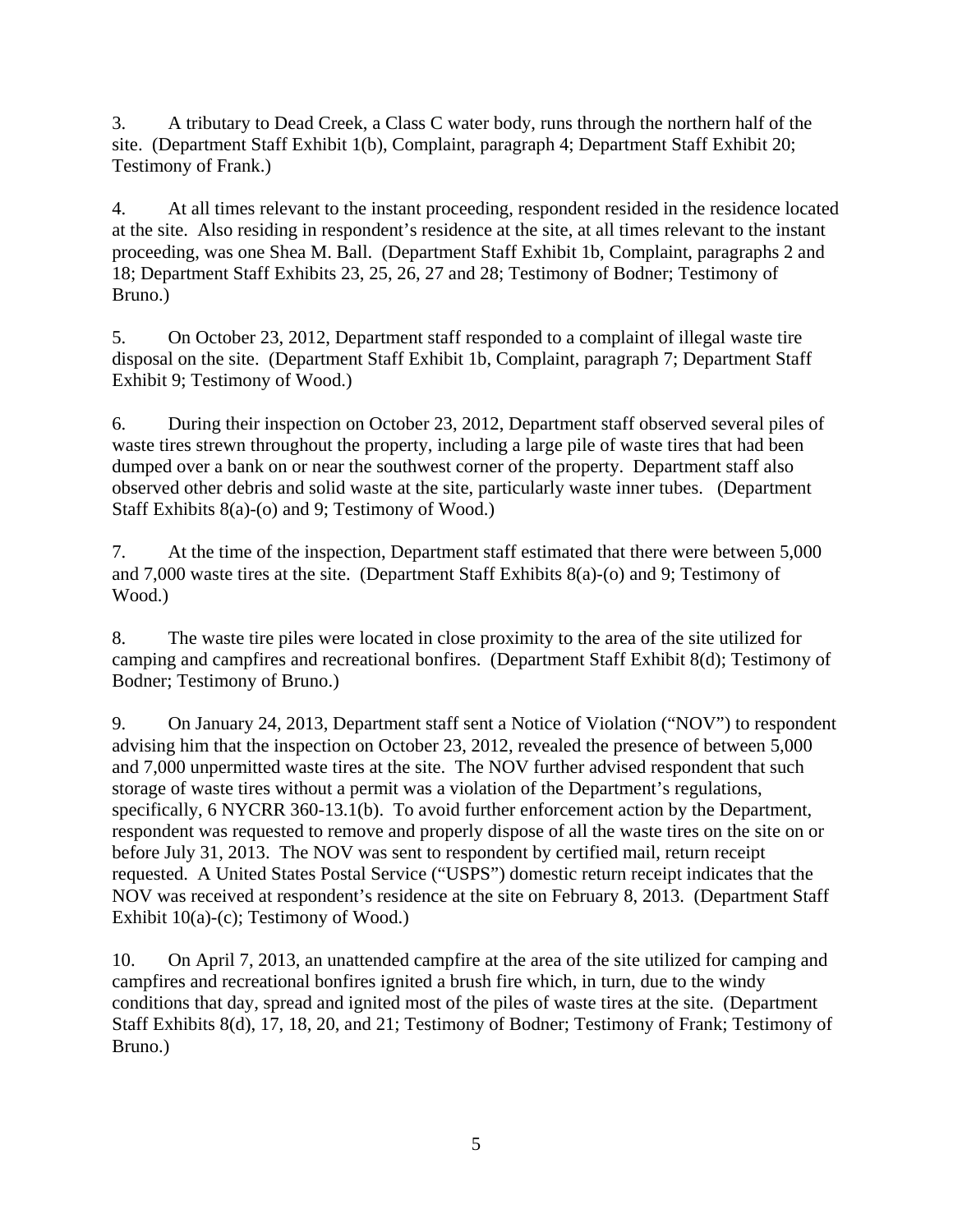11. Department staff and members of the Town of Argyle Fire Department and other neighboring fire departments responded to the scene to combat the fire which was finally suppressed on April 9, 2013. (Department Staff Exhibits 17, 18, 20, and 21; Testimony of Bodner; Testimony of Frank; Testimony of Bruno.)

12. The fire spread over an area of about 4.5 acres and completely burned all but approximately 1,000 of the waste tires on the site. (Department Staff Exhibit 11, Affidavit of Mt. Pleasant; Department Staff Exhibits 12, 13, 15, 16, 20 and 21; Testimony of Bodner; Testimony of Frank; Testimony of Bruno.)

13. The burning tires emitted a heavy black plume of toxic smoke that impacted the air quality of twelve residences all located downwind and within one-half mile of the fire and necessitated the closure of local roads serving those residences. (Department Staff Exhibits 17, 18, 20 and 21; Testimony of Bodner; Testimony of Frank; Testimony of Bruno.)

14. Due to concerns over the potentially toxic impacts of the plume from the fire, Department staff notified the off-hours duty officer for the New York State Department of Health ("DOH"), and the duty officer for the United States Environmental Protection Agency ("USEPA"), who communicated with local residents through the reverse 911 system as to precautions they should take because of the fire. (Department Staff Exhibits 20, 25 and 26; Testimony of Bodner; Testimony of Frank; Testimony of Bruno; Testimony of Coutant.)

15. Efforts to suppress the fire with water caused debris to run off into the nearby tributary of Dead Creek. (Department Staff Exhibits 20 and 21; Testimony of Bodner; Testimony of Frank.)

16. On April 7, 2013, spills staff from the Department's Division of Environmental Remediation deployed a spills contractor, National Vacuum Corporation, to contain any runoff from the fire and to attempt to limit its impact to the nearby Dead Creek tributary. Department staff also took steps to protect the tributary with a boom, to contain any runoff generated by firefighting operations. (Department Staff Exhibit 1(b), Complaint, paragraph 14; Department Staff Exhibits 18, 20, and 21; Testimony of Bodner; Testimony of Frank; Testimony of Bruno.)

17. Multiple responders from the local, state and federal levels of government were involved in fighting the fire and addressing its actual and potential impacts including the Argyle, Hartford, and Fort Edward volunteer fire departments, National Vacuum Corporation, DOH and USEPA, as well as the New York State Office of Fire Prevention and Control, Department spill response staff, Washington County Public Safety, the Washington County Bureau of Fire, the Washington County Attorney, the Washington County Safety Officer, the Argyle Town Supervisor, the Argyle Fire Chief, the Washington County Hazardous Materials Unit, and the Washington County Emergency Services Bureau. (Department Staff Exhibit 1(b), Complaint, paragraphs 14 and 16; Department Staff Exhibits 18, 20, 21 and 26; Testimony of Bodner; Testimony of Frank.)

18. An investigation by the Department's Division of Law Enforcement ("DLE") concluded that the fire was caused by an unattended camp fire started by Shea Ball at the site on respondent's property utilized for camping and campfires and recreational bonfires. On April 7,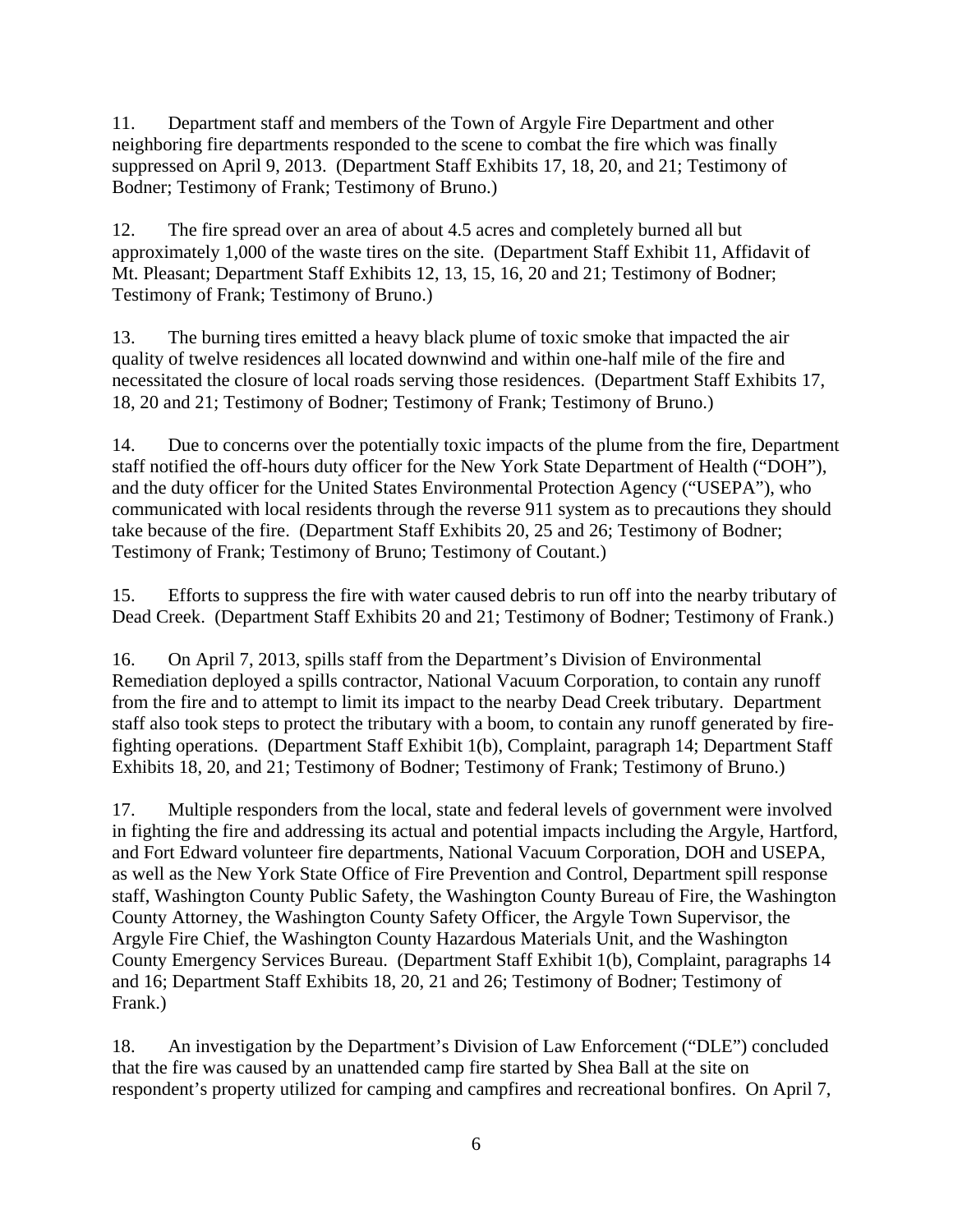2013, a DLE Environmental Conservation Officer ("ECO") issued tickets to Shea Ball pursuant to ECL 9-0105(1)(a) for setting and leaving a fire unattended and ECL 9-0105(1)(b) for setting a fire that endangers the property of another. (Department Staff Exhibits 23, 25, 26, 27 and 28; Testimony of Bodner; Testimony of Bruno.)

19. On April 17, 2013, Department staff inspected the property as a follow-up to the fire of April 7, 2013. (Department Staff Exhibit 11, Affidavit of Mt. Pleasant; Testimony of Wood.)

20. During their inspection on April 17, 2013, Department staff observed several areas containing fully burned and partially burned tires, significant amounts of ash residue from the combustion of the tires, and steel belts and rims remaining from the burned tires, as well as over 1,000 unburned tires that remained on the site. (Department Staff Exhibit 11, Affidavit of Mt. Pleasant and Exhibit A attached thereto; Testimony of Wood.)

21. At the time of the April 17, 2013 inspection, Department staff spoke with respondent and reminded him of the July 31, 2013, deadline for the removal of all tires from the site, in addition to the need to clean up the ash residue, rims and other debris that resulted from the combustion of the tires. (Department Staff Exhibit 11, Affidavit of Mt. Pleasant and Exhibit B attached thereto; Testimony of Wood.)

22. On April 23, 2013, National Vacuum Corporation submitted an application for payment to the Department, for their services in responding to the fire which was thereafter paid by the Office of the State Comptroller on or about June 10, 2013. (Department Staff 1(b), Complaint, paragraphs 22 and 23.)

23. Except for ash and debris, investigations of the site following the fire indicated that there had been no release of petroleum compounds to the soil nor to the nearby Dead Creek tributary. (Department Staff Exhibit 11, Affidavit of Mt. Pleasant and Exhibit B attached thereto; Department Staff Exhibits 19, 20, 21 and 22; Testimony of Wood.)

24. On June 14, 2013, Department staff again inspected the site and determined that respondent had not removed any waste tires from the property or cleaned up and disposed of any debris that resulted from the tire fire that occurred on April 7, 2013. At that time, respondent was again reminded by Department staff of the July 31, 2013, deadline for cleaning up and disposing of the tires and the debris from the tire fire of April 7, 2013. (Department Staff Exhibits 12 and 13; Testimony of Wood.)

25. On July 23, 2013, Department staff again inspected the property and observed that the condition of the site remained largely unchanged from the condition on the date of the April 17, 2013, inspection. Department staff noted that some tires may have been moved around the property, but that none had left the site. At that time, respondent was again reminded by Department staff of the July 31, 2013, deadline for cleaning up and disposing of the tires and the debris from the tire fire of April 7, 2013. (Department Staff Exhibit 11, Affidavit of Mt. Pleasant and Exhibits C and D annexed thereto; Testimony of Wood.)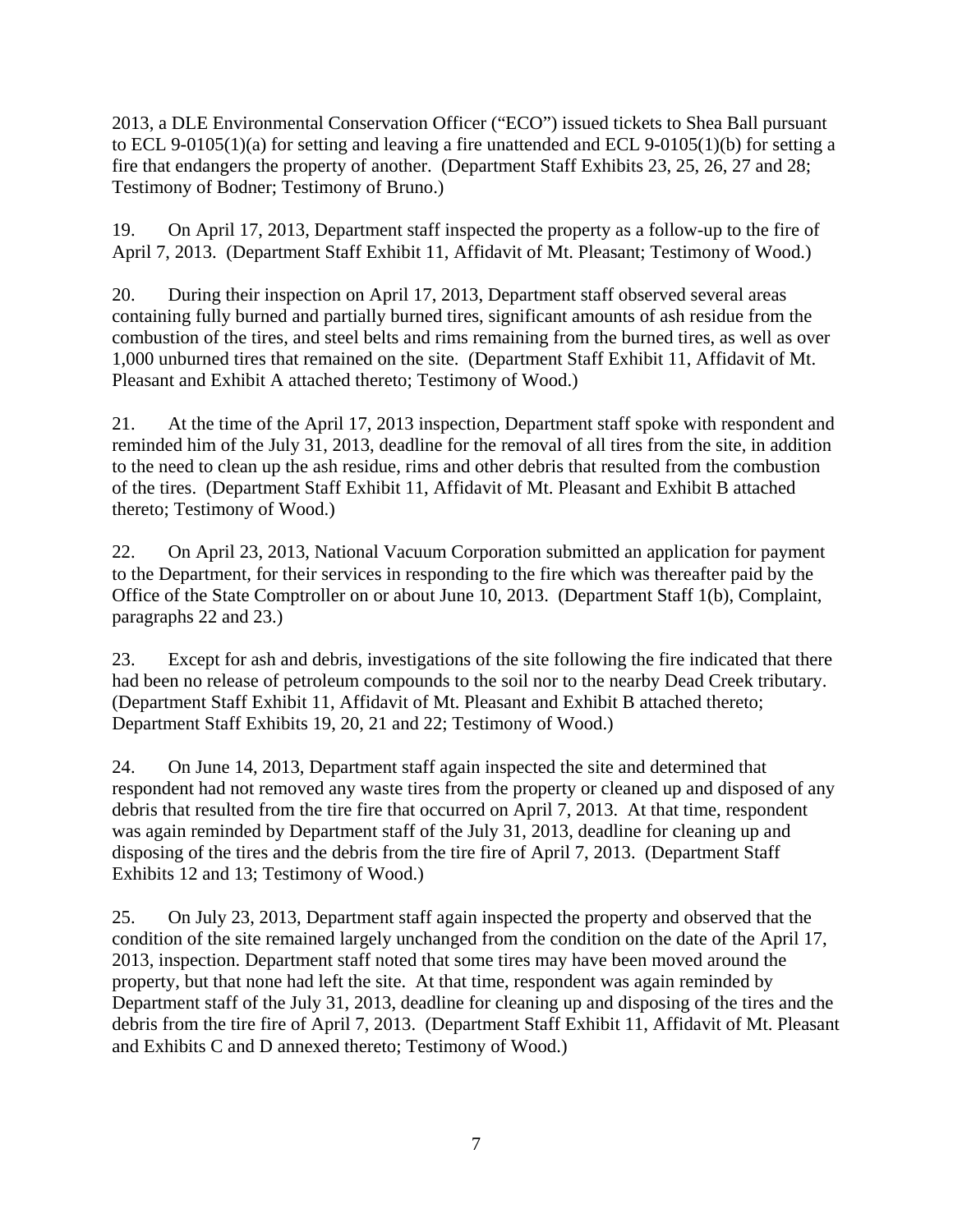26. On August 6, 2013, Department staff inspected the site and determined that respondent had not complied with its direction to remove the tires and other solid waste from the site by July 31, 2013. Numerous piles of tires remained on the site, and there had been little or no cleanup of the ash residue, belts and rims, or other solid waste that was created by the combustion of the tires on the property during the fire of April 7, 2013. (Department Staff Exhibit 11, Affidavit of Mt. Pleasant and Exhibits E and F annexed thereto; Testimony of Wood.)

27. An inspection of the site by Department staff on April 30, 2014, indicated that conditions at the site remained unchanged. (Department Staff Exhibits 14 and 15; Testimony of Wood.)

28. The notice of hearing and complaint in this matter, each dated October 2, 2013, were personally served on respondent on October 7, 2013. (Department Staff Exhibit 1(a), (b) and (c).)

29. The complaint sets forth four causes of action against respondent. The first cause of action alleges respondent violated ECL 27-0703(6) and 6 NYCRR 360-13.1(b) by stockpiling over 1,000 waste tires at the site without a permit issued by the Department. The second cause of action alleges respondent violated 6 NYCRR 360-1.5(a) and 6 NYCRR 360-1.7(a)(1)(i) by "discarding, discharging, and/or disposing of waste tires, ash residue from combusted tires, of steel rims and belts, and of other debris in connection with the noncompliant stockpiling of waste tires" at the site. The third cause of action alleges respondent violated "ECL 19-0105, 6 NYCRR Part 215 and 6 NYCRR 211.1" by "causing or allowing an unattended fire that resulted in the combustion of waste tires on the" site. The fourth cause of action alleges respondent violated 6 NYCRR 360-1.14(q) by "causing or allowing open burning at a solid waste management facility." (Department Staff Exhibit 1(b), Complaint, paragraphs 65 through 72.)

30. The notice of hearing served with the complaint on October 7, 2013, stated that an answer to the complaint had to be filed within twenty days of the receipt of the complaint by respondent and that failure to file an answer to the complaint would constitute a default in the matter. Respondent failed to file an answer to the complaint. (Department Staff Exhibit 1(b) and Hearing Record.)

31. Moreover, the notice of hearing served with the complaint on October 7, 2013, stated that a pre-hearing conference would be held in the matter at 11:00 AM, October 29, 2013, at the Department's Region 5 office, 232 Golf Course Road, Warrensburg, New York 12885, and that failure to appear at the pre-hearing conference would "result in a default and waiver of Respondent's right to a hearing." Respondent failed to appear for the pre-hearing conference. (Department Staff Exhibit 1(b), Notice of Hearing-Default; and Hearing Record.)

32. On August 29, 2014, respondent was personally served with a notice of hearing for a default, dated August 29, 2014. The notice stated that the matter was scheduled for a hearing at a calendar call before the undersigned on October 9, 2014, at the Department's Region 5 office, 232 Golf Course Road, Warrensburg, New York 12885. The notice further stated that at that time the matter would be called and that Department staff intended to move for a default judgment against respondent for his failure to answer the complaint duly served upon him on October 7, 2013, and for his failure to appear for the pre-hearing conference scheduled in the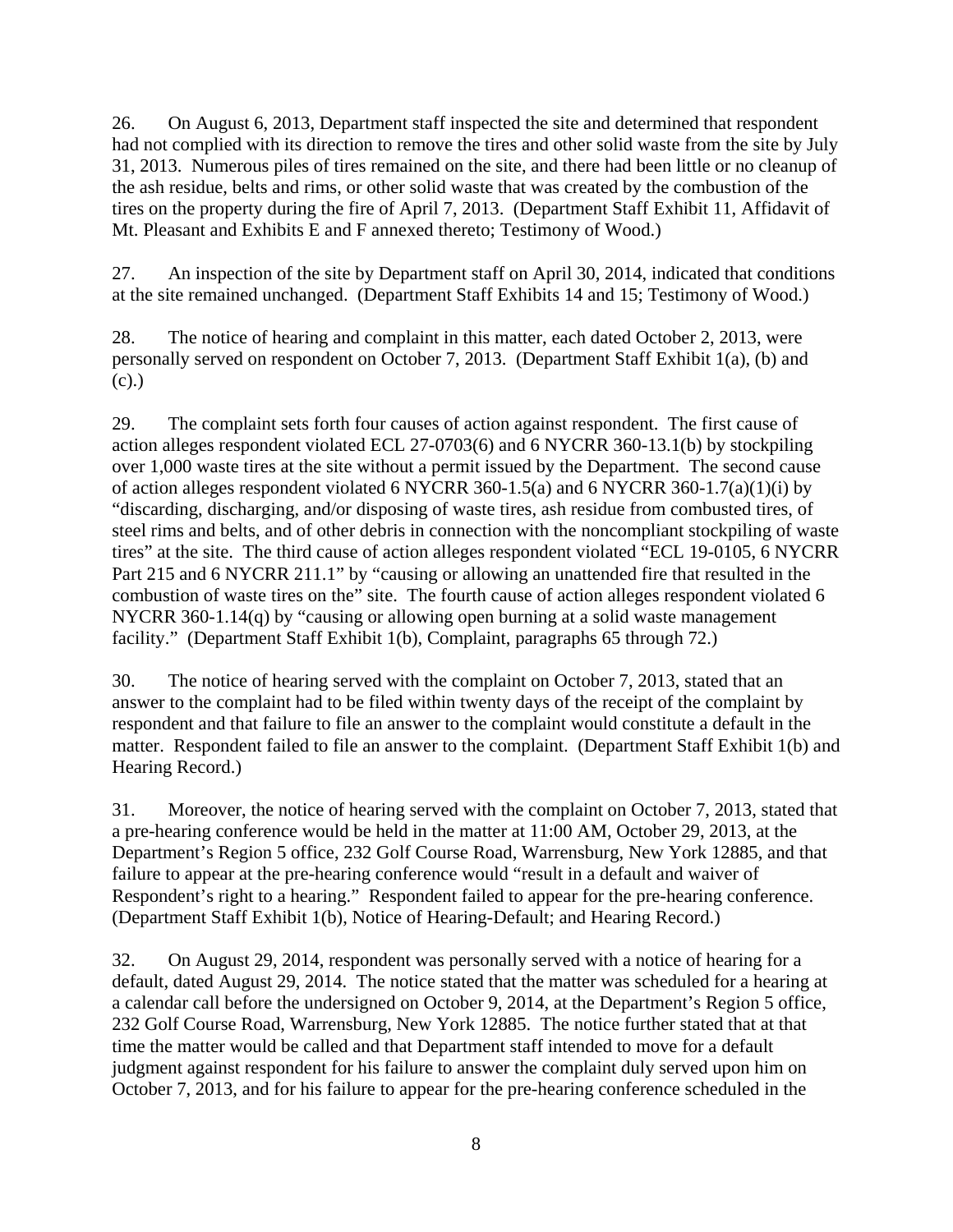notice of hearing. The notice of hearing for default further stated that the Department would be seeking an order of the Commissioner against respondent seeking removal of solid waste and debris from the site, imposing a civil penalty in the amount of \$94,300.00, and requiring respondent to pay an additional one dollar for every ten pounds of waste tires the Department removes from the site should it be necessary for it to enter the site and remove the remaining waste tires. Annexed to the notice of hearing for default was a copy of the notice of hearing and complaint, and a proposed Commissioner's order. Respondent failed to appear for the hearing for default on October 9, 2014. (Department Staff Exhibit 5 and Hearing Record.)

#### Discussion

 The record in this case shows that the unpermitted accumulation of more than 1,000 waste tires and other debris at the site, particularly inner tubes, constituted the operation by respondent of a solid waste management facility without a permit issued by the Department. Accordingly, a prima facie case has been made for the violations of ECL 27-0703(6) and 6 NYCRR 360-13.1(b), requiring a permit for the storage of more than 1,000 waste tires, alleged in the first cause of action of the complaint. In addition, this supports a finding that a prima facie case has been made for the violations, as alleged in the second cause of action of the complaint, that respondent violated 6 NYCRR 360-1.7(a)(1)(i) by operating an unpermitted solid waste management facility, and further violated 6 NYCRR 360-1.5(a) by accepting waste tires and other debris at the site. Moreover, the record demonstrates that the unattended campfire at an area of the site owned by respondent and used for campfires caused the fire that resulted in the combustion of the waste tires at the site. The resulting tire fire caused a large plume of toxic black smoke which was of such a character and duration as to be injurious to neighbors in the immediate vicinity of the site and unreasonably interfered with the comfortable enjoyment of their lives and properties. For the purposes of this default motion, the facts support a finding that a prima facie case has been made, as alleged in the third cause of action of the complaint, that respondent violated the express purpose of the State's Air Pollution Control Act stated in ECL 19-0105, to control or abate air pollution, by suffering and allowing the burning of materials in an open fire in violation of the sole prohibition provided for in 6 NYCRR part 215, specifically 6 NYCRR 215.2, and that in so doing caused a toxic plume of black smoke that was injurious to human health and unreasonably interfered with the comfortable enjoyment of life and property in violation of 6 NYCRR 211.1. Finally, the facts support a finding that a prima facie case has been made, as alleged in the fourth cause of action of the complaint, that respondent violated 6 NYCRR 360-1.14(q) by causing or allowing open burning at a solid waste management facility, albeit the facility was not a permitted facility.

The record shows that respondent was duly served with the notice of hearing and complaint on October 7, 2013. The record further shows that respondent failed to file an answer to the complaint and failed to appear for the pre-hearing conference scheduled in the matter for October 29, 2013. Moreover, the record shows that respondent was duly served with the notice of hearing for default in this matter on August 29, 2014, and that he failed to appear for the hearing scheduled for October 9, 2014. Annexed to the notice of default hearing was a proposed Commissioner's order. This proposed order was received into the record of this proceeding on October 9, 2014, and satisfies the requirements of 6 NYCRR 622.15(b)(3). The Department staff is entitled to a default judgment in this matter pursuant to the provisions of 6 NYCRR 622.15.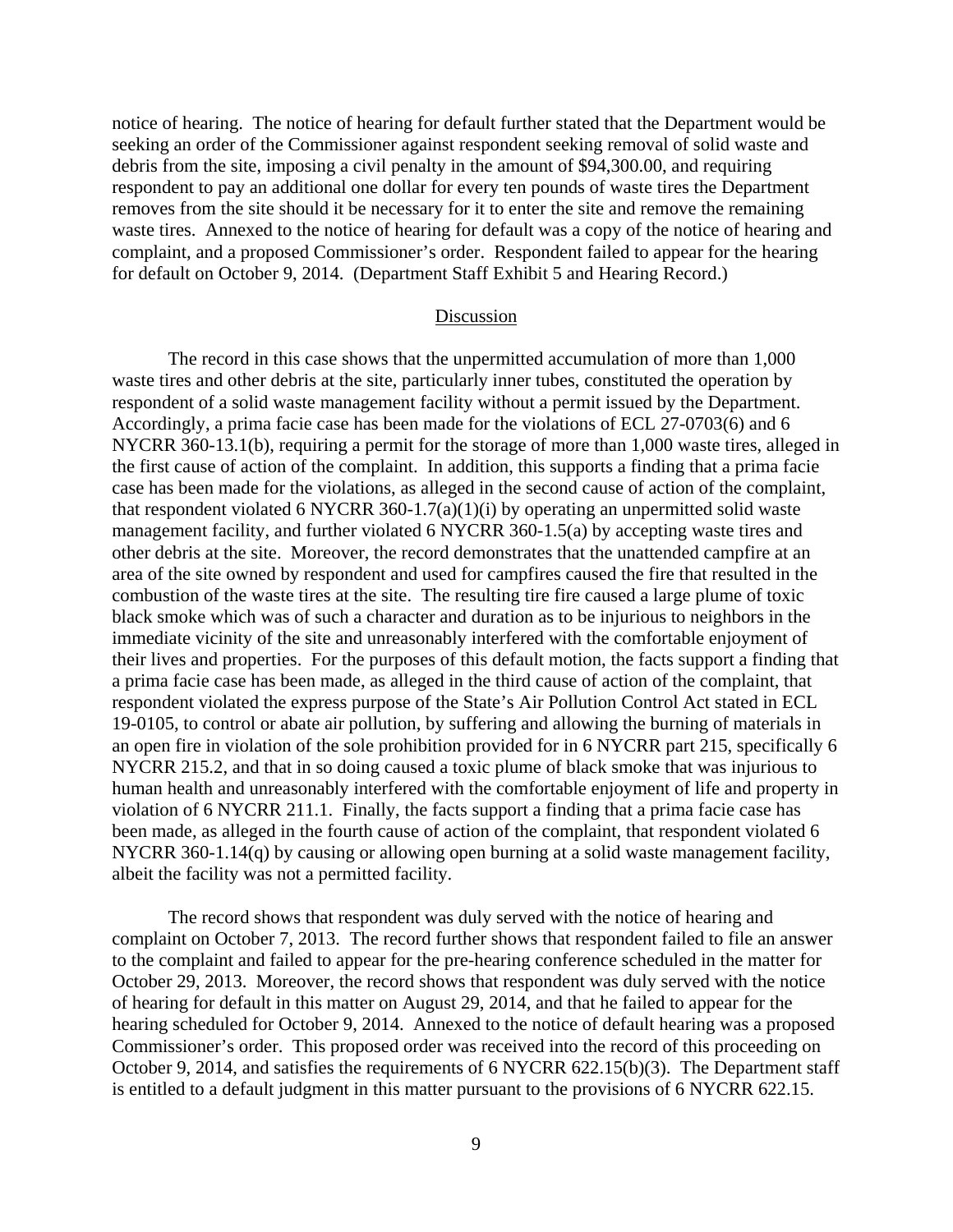Based upon its assessment of the conditions at the site and the totality of the circumstances of this case, Department staff moved at the hearing on default to reduce the total proposed civil penalty it sought in this matter to \$76,100.00. This motion to amend was granted by the ALJ. (Hearing Record.) The \$76,100.00 total civil penalty is comprised of two parts separately addressing the solid waste violations and the air violations. As to the solid waste violations embraced in the first, second and fourth causes of action in the complaint, Department staff is seeking a total civil penalty of \$50,600.00 with \$10,120.00 payable and \$40,480.00 suspended upon remediation of the site including removal of the remaining waste tires and all ash and debris associated with the fire. (Department Staff Exhibit 16.) As to the air violations embraced in the third cause of action in the complaint, Department staff is seeking a total penalty of \$25,500.00 with \$5,100.00 payable and \$20,400.00 suspended upon remediation of the site including removal of the remaining waste tires and all ash and debris associated with the fire. (Department Staff Exhibit 29.) Thus, the civil penalty is a total of \$76,100.00 with \$15,220.00 payable and \$60,880.00 suspended. The civil penalties Department staff seeks are consistent with the Department's penalty policy as well as applicable provisions of ECL article 71.

### Recommendation

Based upon the foregoing, I recommend that the Commissioner issue an order:

- 1. Granting Department staff's motion for default on the complaint as to respondent pursuant to the provisions of 6 NYCRR 622.15;
- 2. a. Holding respondent in violation of ECL 27-0703(6) and 6 NYCRR 360-13.1(b) as alleged in the first cause of action in the complaint;

b. Holding respondent in violation of 6 NYCRR 360-1.5(a) and 6 NYCRR 360-  $1.7(a)(1)(i)$  as alleged in the second cause of action in the complaint;

c. Holding respondent in violation of ECL 19-0105, 6 NYCRR Part 215 and 6 NYCRR 211.1 as alleged in the third cause of action in the complaint;

d. Holding respondent in violation of  $6$  NYCRR 360-1.14(q) as alleged in the fourth cause of action in the complaint;

- 3. Directing respondent, within ninety (90) days of service of the Commissioner's order on him, to complete the removal of all waste tires remaining on the property to an authorized recycling facility;
- 4. Directing respondent, within ninety (90) days of service of the Commissioner's order on him, to complete the removal of all ash residue from the combustion of the tires on the property, all rims, belts and any and all other solid waste remaining on the property, to an authorized recycling facility;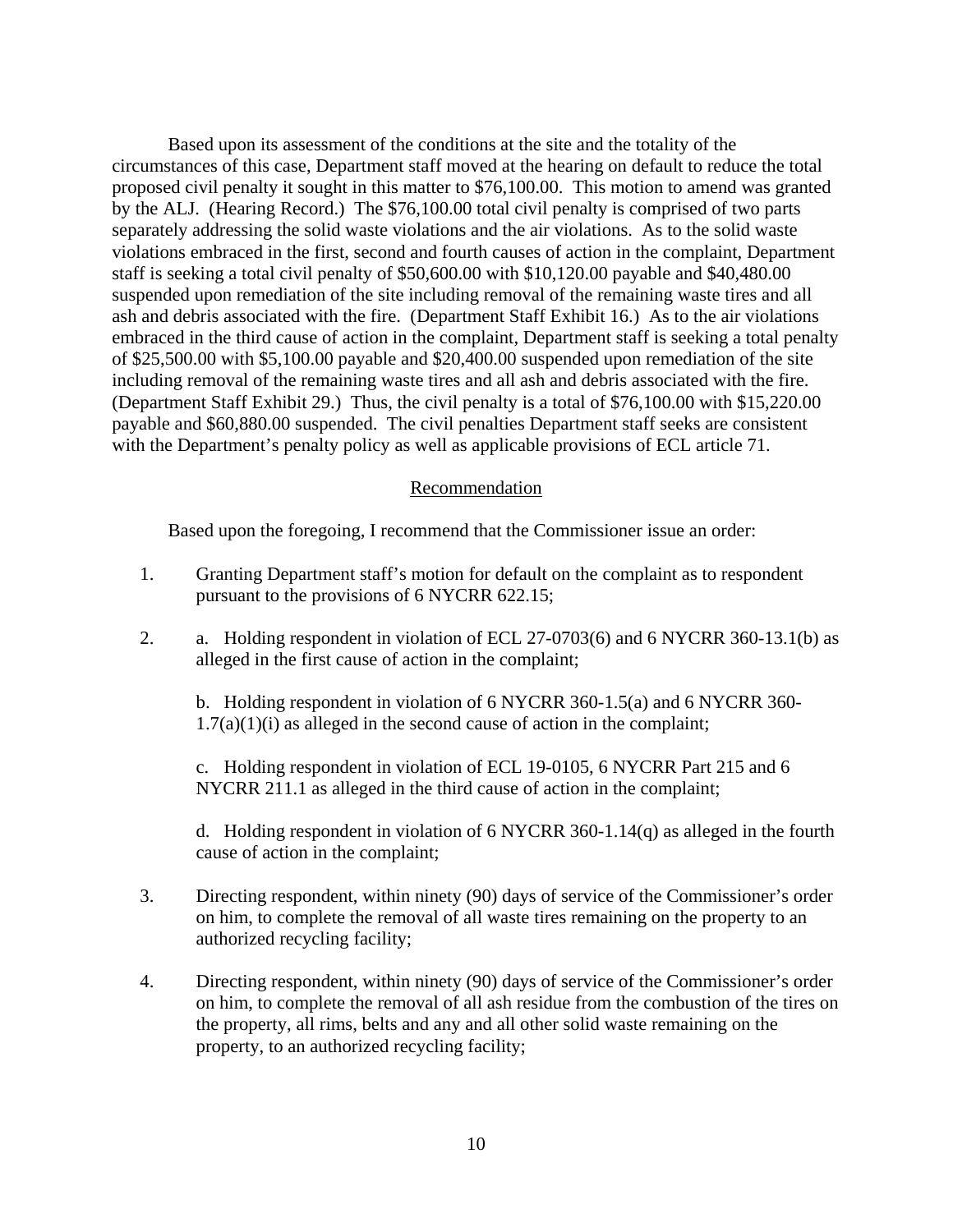- 5. Directing respondent, within ninety (90) days of service of the Commissioner's order on him, to pay a civil penalty in the amount seventy-six thousand one hundred dollars  $(\$76,100.00)$  of which fifteen thousand two hundred twenty dollars  $(\$15,220.00)$  is payable upon receipt of the Commissioner's order and sixty thousand eight hundred eighty dollars (\$60,880.00) is suspended contingent upon compliance with the provisions of Recommendations 3 and 4, above; and
- 6. Directing such other and further relief as he may deem just and proper.

 $\frac{1}{s}$  Richard R. Wissler Administrative Law Judge

Dated: Albany, New York February 12, 2015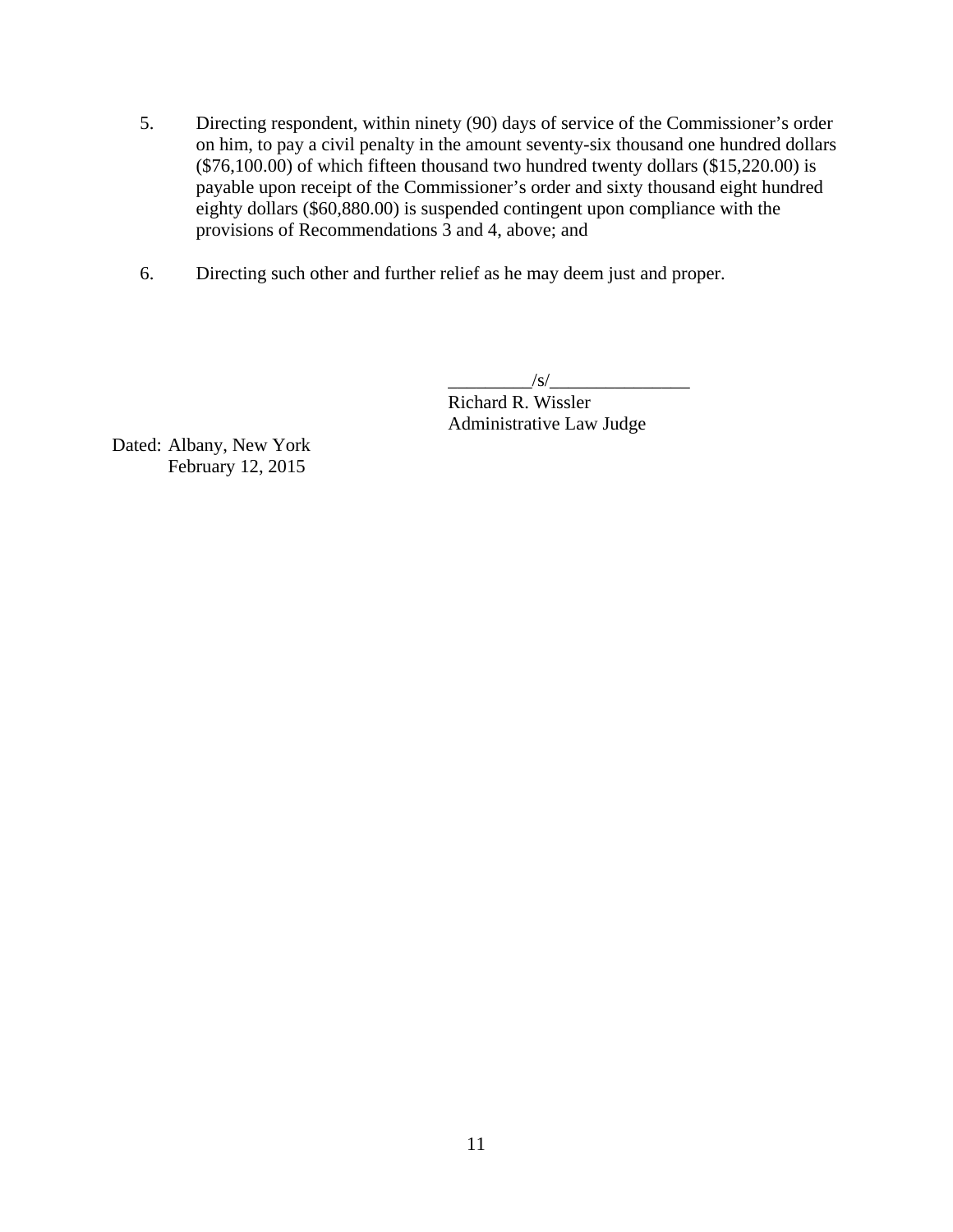# DEC v. Steven R. Haessly

## Index of Department Staff Exhibits Received

Edirol 010318072356 NYSDEC Region 5, Warrensburg October 9, 2014

- Exhibit 1(a) to 1(c) Affidavits of Personal Service reflecting service on October 7, 2013, of October 2, 2013, Notice of Hearing and Complaint on Respondent at his address at 870 State Route 197, Argyle, New York (with Notice of Hearing and Complaint).
- Exhibit 2(a) to 2(b) Affidavit of Personal Service on August 20, 2014, of Notice of Default Hearing for September 4, 2014, served on Respondent at his address at 870 State Route 197, Argyle, New York (with Notice of Default Hearing).
- Exhibit 3(a) to 3(c) Affidavit of Service by Certified Mail of Notice of Default Hearing for September 4, 2014, with proof of certified mailing, copy of letter to ALJ, and copy of Notice of Default Hearing – *Unsuccessful service.*
- Exhibit 4(a) to 4(c) Affidavit of Service by Certified Mail of Letter to Respondent cancelling Default Hearing scheduled for September 9, 2014 – *Unsuccessful service.*

Exhibit 5(a) to 5(b) Affidavit of Personal Service of Notice of Default Hearing for October 9, 2014, with Notice of Default Hearing attached (dated August 29, 2014). Annexed to the Notice are two exhibits numbered 1 and 2: Exhibit 1 is the Notice of Hearing and Complaint dated October 2, 2013, and Exhibit 2 is a proposed Commissioner's order.

- Exhibit 6(a) to 6(b) Affidavit of Service by Certified Mailing of Notice of Rescheduled Default Hearing with proof of certified mailing and copy of Notice of Default Hearing – *Unsuccessful service.*
- Exhibit 7 Certified copy of warranty deed from Washington County clerk's office reflecting Respondent's ownership of property at 870 State Route 197 in Argyle.
- Exhibit 8(a) to 8(o) Photographs of October 23, 2012, site inspection by DEC Inspector Kevin Wood.
- Exhibit 9 Site map of 870 State Route 197, Argyle, NY.
- Exhibit 10(a) to 10(c) January 24, 2013, Notice of Violation (NOV) issued by DEC Inspector Kevin Wood to Respondent via certified mail, with proof of certified mailing.